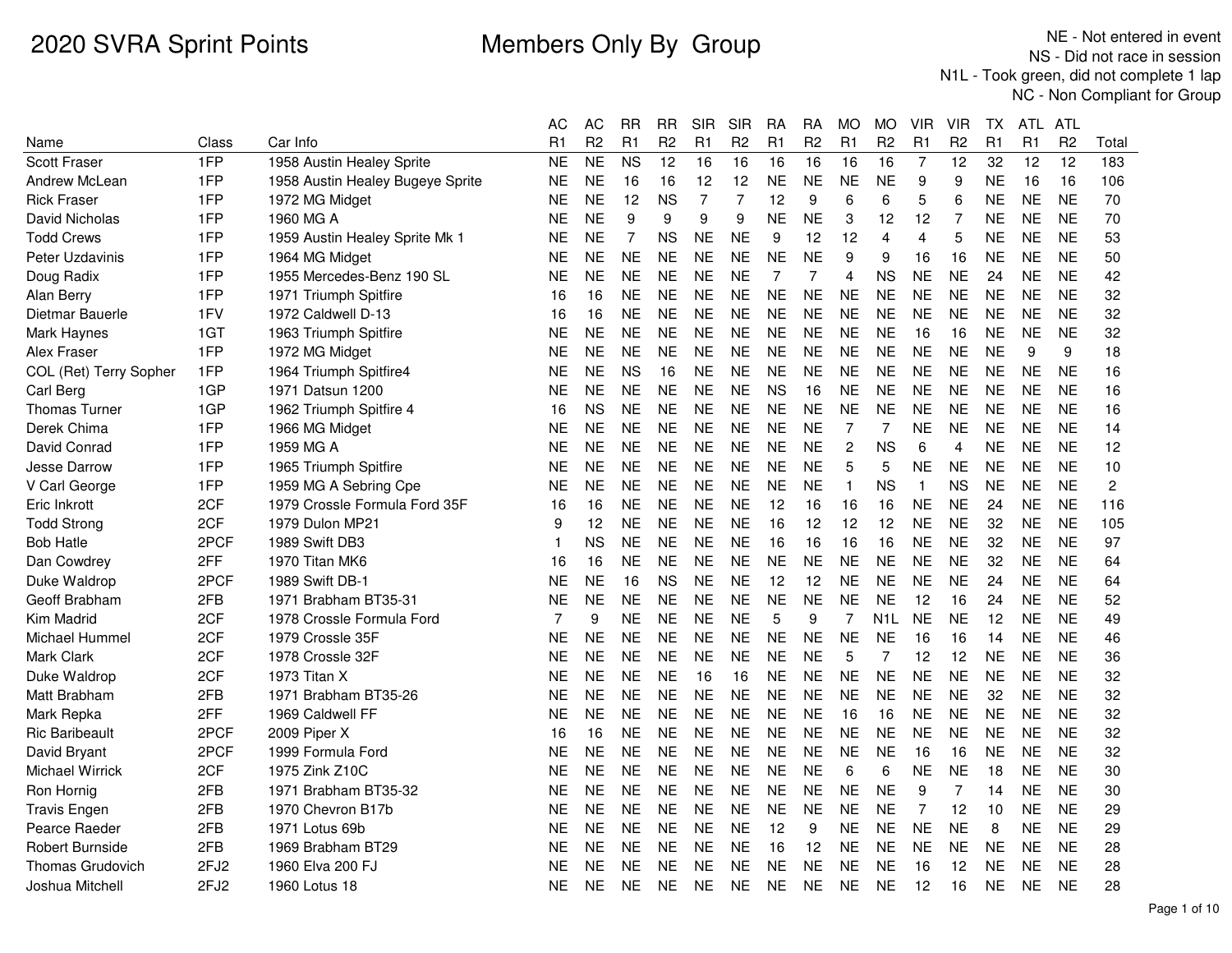|                           |                  |                                      | AС             | AС             | RR        | RR             | SIR       | SIR            | RA               | RA             | MO             | МO             | VIR            | VIR            | TХ             | ATL.      | ATL            |                |
|---------------------------|------------------|--------------------------------------|----------------|----------------|-----------|----------------|-----------|----------------|------------------|----------------|----------------|----------------|----------------|----------------|----------------|-----------|----------------|----------------|
| Name                      | Class            | Car Info                             | R <sub>1</sub> | R <sub>2</sub> | R1        | R <sub>2</sub> | R1        | R <sub>2</sub> | R1               | R <sub>2</sub> | R <sub>1</sub> | R <sub>2</sub> | R <sub>1</sub> | R <sub>2</sub> | R <sub>1</sub> | R1        | R <sub>2</sub> | Total          |
| <b>Mark Seiler</b>        | 2CF              | 1977 Crossle 32F                     | <b>NE</b>      | <b>NE</b>      | 16        | <b>NS</b>      | <b>NE</b> | <b>NE</b>      | <b>NE</b>        | <b>NE</b>      | $\overline{4}$ | 5              | <b>NE</b>      | <b>NE</b>      | <b>NE</b>      | <b>NE</b> | <b>NE</b>      | 25             |
| <b>Matthew Barbour</b>    | 2FF              | 1969 Macon MR7B                      | <b>NE</b>      | <b>NE</b>      | <b>NE</b> | <b>NE</b>      | <b>NE</b> | <b>NE</b>      | <b>NE</b>        | <b>NE</b>      | 12             | 12             | <b>NE</b>      | <b>NE</b>      | <b>NE</b>      | <b>NE</b> | <b>NE</b>      | 24             |
| Roland Johnson            | 2FF              | 1967 Lotus 51                        | <b>NE</b>      | <b>NE</b>      | <b>NE</b> | <b>NE</b>      | <b>NE</b> | <b>NE</b>      | <b>NE</b>        | <b>NE</b>      | <b>NE</b>      | <b>NE</b>      | <b>NE</b>      | <b>NE</b>      | 24             | <b>NE</b> | <b>NE</b>      | 24             |
| Neil Hamilton             | 2PCF             | 1981 VanDiemen RF81                  | NE             | <b>NE</b>      | <b>NE</b> | <b>NE</b>      | <b>NE</b> | <b>NE</b>      | <b>NE</b>        | <b>NE</b>      | 12             | 12             | <b>NE</b>      | <b>NE</b>      | <b>NE</b>      | <b>NE</b> | <b>NE</b>      | 24             |
| Steven Egger              | 2CF              | 1979 Lola T540                       | 12             | 7              | <b>NE</b> | NE             | <b>NE</b> | <b>NE</b>      | <b>NE</b>        | <b>NE</b>      | <b>NE</b>      | <b>NE</b>      | NE             | <b>NE</b>      | <b>NE</b>      | <b>NE</b> | <b>NE</b>      | 19             |
| Wes Allen                 | 2CF              | 1978 Eagle DGF                       | <b>NE</b>      | <b>NE</b>      | <b>NE</b> | <b>NE</b>      | <b>NE</b> | <b>NE</b>      | <b>NE</b>        | <b>NE</b>      | 9              | 9              | <b>NE</b>      | <b>NE</b>      | <b>NE</b>      | <b>NE</b> | <b>NE</b>      | 18             |
| <b>Bruce Hamilton</b>     | 2FB              | 1970 Brabham BT 36                   | <b>NE</b>      | <b>NE</b>      | <b>NE</b> | <b>NE</b>      | <b>NE</b> | <b>NE</b>      | <b>NE</b>        | <b>NE</b>      | <b>NE</b>      | <b>NE</b>      | <b>NE</b>      | <b>NE</b>      | 18             | <b>NE</b> | <b>NE</b>      | 18             |
| <b>Graham Earley</b>      | 2FF              | 1971 Lotus 61                        | <b>NE</b>      | <b>NE</b>      | <b>NE</b> | <b>NE</b>      | <b>NE</b> | <b>NE</b>      | <b>NE</b>        | <b>NE</b>      | 9              | 9              | <b>NE</b>      | <b>NE</b>      | <b>NE</b>      | <b>NE</b> | <b>NE</b>      | 18             |
| John Delane               | 2FJ <sub>2</sub> | 1960 Lotus 18FJR                     | <b>NE</b>      | <b>NE</b>      | <b>NE</b> | <b>NE</b>      | <b>NE</b> | <b>NE</b>      | <b>NE</b>        | <b>NE</b>      | <b>NE</b>      | <b>NE</b>      | 9              | 9              | <b>NE</b>      | <b>NE</b> | <b>NE</b>      | 18             |
| Jim Edmonds               | 2PCF             | 2001 Van Diemen Formula Ford         | NE             | <b>NE</b>      | <b>NE</b> | <b>NE</b>      | <b>NE</b> | <b>NE</b>      | <b>NE</b>        | <b>NE</b>      | <b>NE</b>      | <b>NE</b>      | NE             | NE             | 18             | <b>NE</b> | <b>NE</b>      | 18             |
| <b>Gregory Stamm</b>      | 2PCF             | 2000 Van Diemen RF00K                | <b>NE</b>      | <b>NE</b>      | <b>NE</b> | <b>NE</b>      | <b>NE</b> | <b>NE</b>      | <b>NE</b>        | <b>NE</b>      | 7              | 9              | <b>NE</b>      | <b>NE</b>      | $\overline{c}$ | <b>NE</b> | <b>NE</b>      | 18             |
| <b>Tom Fraelich</b>       | 2CF              | 1979 Crossle 32F Formula Ford        | <b>NE</b>      | <b>NE</b>      | <b>NE</b> | <b>NE</b>      | <b>NE</b> | <b>NE</b>      | <b>NE</b>        | <b>NE</b>      | <b>NE</b>      | <b>NE</b>      | <b>NE</b>      | <b>NE</b>      | <b>NE</b>      | 16        | <b>NS</b>      | 16             |
| Dave Handy                | 2FB              | 1968 Brabham BT-29                   | <b>NE</b>      | <b>NE</b>      | NE.       | <b>NE</b>      | <b>NE</b> | <b>NE</b>      | <b>NE</b>        | <b>NE</b>      | <b>NE</b>      | <b>NE</b>      | 16             | <b>NS</b>      | <b>NE</b>      | <b>NE</b> | <b>NE</b>      | 16             |
| Joel Quadracci            | 2FB              | 1967 Brabham BT29                    | <b>NE</b>      | <b>NE</b>      | <b>NE</b> | <b>NE</b>      | <b>NE</b> | <b>NE</b>      | <b>NS</b>        | 16             | <b>NE</b>      | <b>NE</b>      | <b>NE</b>      | <b>NE</b>      | <b>NE</b>      | <b>NE</b> | <b>NE</b>      | 16             |
| Wes Wigginton             | 2FF              | 1972 Titan MK6                       | <b>NE</b>      | <b>NE</b>      | <b>NE</b> | <b>NE</b>      | <b>NE</b> | <b>NE</b>      | <b>NE</b>        | <b>NE</b>      | <b>NE</b>      | <b>NE</b>      | <b>NS</b>      | 16             | <b>NE</b>      | <b>NE</b> | <b>NE</b>      | 16             |
| Jeffrey Barbour           | 2PCF             | 1991 Van Diemen RF91                 | NE             | <b>NE</b>      | NE.       | <b>NE</b>      | <b>NE</b> | <b>NE</b>      | <b>NE</b>        | <b>NE</b>      | 9              | 7              | <b>NE</b>      | <b>NE</b>      | <b>NE</b>      | <b>NE</b> | <b>NE</b>      | 16             |
| Marc Giroux               | 2FB              | 1969 Brabham BT29                    | <b>NE</b>      | <b>NE</b>      | <b>NE</b> | <b>NE</b>      | <b>NE</b> | <b>NE</b>      | <b>NE</b>        | <b>NE</b>      | <b>NE</b>      | <b>NE</b>      | 6              | 9              | <b>NE</b>      | <b>NE</b> | <b>NE</b>      | 15             |
| <b>Hector Macdonald</b>   | 2CF              | 1980 Tiga FFA 80                     | NE             | <b>NE</b>      | <b>NE</b> | <b>NE</b>      | <b>NE</b> | <b>NE</b>      | 7                | 7              | <b>NE</b>      | <b>NE</b>      | <b>NE</b>      | <b>NE</b>      | <b>NE</b>      | <b>NE</b> | <b>NE</b>      | 14             |
| <b>Chalmer McWilliams</b> | 2FB              | 1966 Lotus 41C                       | <b>NE</b>      | <b>NE</b>      | <b>NE</b> | <b>NE</b>      | <b>NE</b> | <b>NE</b>      | <b>NE</b>        | <b>NE</b>      | <b>NE</b>      | <b>NE</b>      | <b>NE</b>      | <b>NE</b>      | 12             | <b>NE</b> | <b>NE</b>      | 12             |
| Lauren Ridge              | 2CF              | 1980 Lola T540                       | 6              | $\mathbf{1}$   | <b>NE</b> | <b>NE</b>      | <b>NE</b> | <b>NE</b>      | <b>NE</b>        | <b>NE</b>      | <b>NE</b>      | <b>NE</b>      | <b>NE</b>      | <b>NE</b>      | <b>NE</b>      | <b>NE</b> | <b>NE</b>      | $\overline{7}$ |
| Lee Brahin                | 2FB              | 1971 Brabham BT35                    | NE             | <b>NE</b>      | <b>NE</b> | <b>NE</b>      | <b>NE</b> | <b>NE</b>      | <b>NE</b>        | <b>NE</b>      | <b>NE</b>      | <b>NE</b>      | <b>NE</b>      | <b>NE</b>      | 6              | <b>NE</b> | <b>NE</b>      | 6              |
| Paul Haggar               | 2FB              | 1970 Brabham BT29                    | NE             | <b>NE</b>      | <b>NE</b> | <b>NE</b>      | <b>NE</b> | <b>NE</b>      | <b>NE</b>        | <b>NE</b>      | <b>NE</b>      | <b>NE</b>      | <b>NE</b>      | <b>NE</b>      | $\overline{4}$ | <b>NE</b> | <b>NE</b>      | 4              |
| Jeffrey Anderson          | 2FB              | 1969 Brabham BT29                    | <b>NE</b>      | <b>NE</b>      | <b>NE</b> | <b>NE</b>      | <b>NE</b> | <b>NE</b>      | <b>NE</b>        | <b>NE</b>      | <b>NE</b>      | <b>NE</b>      | <b>NE</b>      | <b>NE</b>      | $\overline{c}$ | <b>NE</b> | <b>NE</b>      | 2              |
| Dan Chapman               | 2FB              | 1968 Brabham BT21B                   | <b>NE</b>      | <b>NE</b>      | <b>NE</b> | <b>NE</b>      | <b>NE</b> | <b>NE</b>      | <b>NE</b>        | <b>NE</b>      | <b>NE</b>      | <b>NE</b>      | <b>NE</b>      | <b>NE</b>      | $\overline{c}$ | <b>NE</b> | <b>NE</b>      | $\overline{c}$ |
| John Nash                 | 3DP              | 1962 Lotus Super Seven               | <b>NE</b>      | <b>NE</b>      | 16        | 16             | <b>NE</b> | <b>NE</b>      | 16               | 16             | 16             | <b>NS</b>      | 9              | 12             | 32             | 16        | <b>NS</b>      | 149            |
| Rob Davenport             | 3GT              | 1973 Datsun B210                     | <b>NE</b>      | <b>NE</b>      | <b>NE</b> | <b>NE</b>      | <b>NE</b> | <b>NE</b>      | <b>NE</b>        | <b>NE</b>      | 16             | 16             | 16             | 16             | 32             | <b>NE</b> | <b>NE</b>      | 96             |
| Logan Dernoshek           | 3DP              | 1966 Chevrolet Yenko Stinger Corvair | NE             | <b>NE</b>      | <b>NE</b> | <b>NE</b>      | 16        | 16             | <b>NE</b>        | <b>NE</b>      | 16             | 16             | <b>NE</b>      | <b>NE</b>      | <b>NE</b>      | <b>NE</b> | <b>NE</b>      | 64             |
| Paul Konkle Jr.           | 3DP              | 1962 MG B                            | 16             | 16             | <b>NE</b> | <b>NE</b>      | <b>NE</b> | <b>NE</b>      | N <sub>1</sub> L | 12             | 9              | 9              | <b>NE</b>      | <b>NE</b>      | <b>NE</b>      | <b>NE</b> | <b>NE</b>      | 62             |
| Perry Tennell             | 3CP              | 1961 Porsche 356B                    | <b>NE</b>      | <b>NE</b>      | <b>NE</b> | <b>NE</b>      | 9         | 12             | <b>NS</b>        | 6              | 6              | 9              | 12             | 6              | <b>NE</b>      | <b>NE</b> | <b>NE</b>      | 60             |
| Marcus Pillion            | 3CP              | 1960 Porsche 356B Coupe              | <b>NE</b>      | <b>NE</b>      | <b>NE</b> | <b>NE</b>      | 16        | 16             | <b>NE</b>        | <b>NE</b>      | <b>NE</b>      | <b>NE</b>      | <b>NE</b>      | <b>NE</b>      | 24             | <b>NE</b> | <b>NE</b>      | 56             |
| Logan Maurer              | 3GT              | 1990 Honda CRX                       | NE             | <b>NE</b>      | <b>NS</b> | 16             | <b>NE</b> | <b>NE</b>      | <b>NE</b>        | <b>NE</b>      | <b>NE</b>      | <b>NE</b>      | 16             | 16             | NE             | <b>NE</b> | <b>NE</b>      | 48             |
| <b>Thomas Phelan</b>      | 3CP              | 1967 Datsun SRL 311                  | <b>NE</b>      | <b>NE</b>      | <b>NE</b> | <b>NE</b>      | <b>NE</b> | <b>NE</b>      | <b>NE</b>        | <b>NE</b>      | <b>NE</b>      | <b>NE</b>      | <b>NS</b>      | 5              | <b>NE</b>      | 16        | 16             | 37             |
| George F. Balbach         | 3CP              | 1960 Porsche 356B                    | NE             | <b>NE</b>      | <b>NE</b> | <b>NE</b>      | <b>NE</b> | <b>NE</b>      | 16               | 16             | <b>NE</b>      | <b>NE</b>      | <b>NE</b>      | <b>NE</b>      | <b>NE</b>      | <b>NE</b> | <b>NE</b>      | 32             |
| William Lyon              | 3CP              | 1957 Porsche 356                     | 16             | 16             | <b>NE</b> | NE             | <b>NE</b> | <b>NE</b>      | <b>NE</b>        | <b>NE</b>      | <b>NE</b>      | <b>NE</b>      | <b>NE</b>      | <b>NE</b>      | <b>NE</b>      | <b>NE</b> | <b>NE</b>      | 32             |
| Michael Unger             | 3CP              | 1967 Datsun 2000                     | <b>NE</b>      | <b>NE</b>      | <b>NE</b> | <b>NE</b>      | <b>NE</b> | <b>NE</b>      | <b>NE</b>        | <b>NE</b>      | <b>NE</b>      | <b>NE</b>      | 16             | 16             | <b>NE</b>      | <b>NE</b> | <b>NE</b>      | 32             |
| Gary Jebsen               | 3DP              | 1962 Volvo P1800                     | NE             | <b>NE</b>      | <b>NE</b> | <b>NE</b>      | <b>NE</b> | <b>NE</b>      | <b>NE</b>        | <b>NE</b>      | <b>NE</b>      | <b>NE</b>      | 16             | 16             | <b>NE</b>      | <b>NE</b> | <b>NE</b>      | 32             |
| <b>Ted Melady</b>         | 3DP              | 1965 MG B                            | <b>NE</b>      | <b>NE</b>      | <b>NE</b> | <b>NE</b>      | <b>NE</b> | <b>NE</b>      | <b>NE</b>        | <b>NE</b>      | <b>NE</b>      | <b>NE</b>      | <b>NE</b>      | <b>NE</b>      | 32             | <b>NE</b> | <b>NE</b>      | 32             |
| <b>Brian Davis</b>        | 3EP              | 1961 Elva Courier                    | <b>NE</b>      | <b>NE</b>      | <b>NE</b> | <b>NE</b>      | <b>NE</b> | <b>NE</b>      | 16               | 16             | <b>NE</b>      | <b>NE</b>      | <b>NE</b>      | <b>NE</b>      | <b>NE</b>      | <b>NE</b> | <b>NE</b>      | 32             |
| Tom Vail Jr               | 3EP              | 1960 Alfa Romeo Giulietta Sprint     | NE             | <b>NE</b>      | <b>NE</b> | NE             | <b>NE</b> | <b>NE</b>      | <b>NE</b>        | <b>NE</b>      | 16             | 16             | <b>NE</b>      | NE             | NE             | <b>NE</b> | <b>NE</b>      | 32             |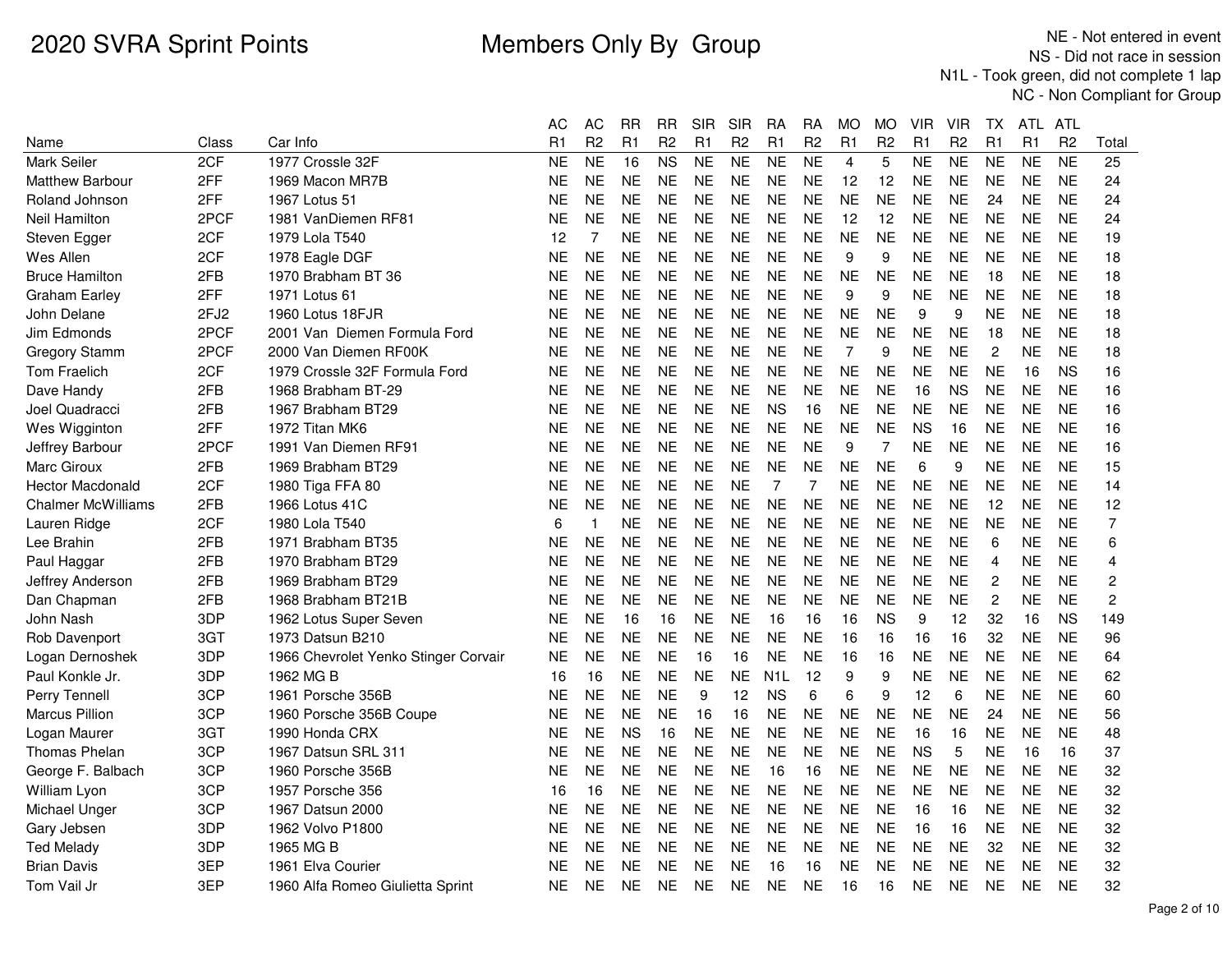|                         |                  |                                      | AC        | <b>AC</b>      | <b>RR</b> | <b>RR</b>              | <b>SIR</b>     | <b>SIR</b>     | <b>RA</b>      | <b>RA</b>      | <b>MO</b>      | <b>MO</b>      | <b>VIR</b>     | <b>VIR</b>       | <b>TX</b> | ATL            | ATL            |                |
|-------------------------|------------------|--------------------------------------|-----------|----------------|-----------|------------------------|----------------|----------------|----------------|----------------|----------------|----------------|----------------|------------------|-----------|----------------|----------------|----------------|
| Name                    | Class            | Car Info                             | R1        | R <sub>2</sub> | R1        | R <sub>2</sub>         | R1             | R <sub>2</sub> | R <sub>1</sub> | R <sub>2</sub> | R1             | R <sub>2</sub> | R1             | R <sub>2</sub>   | R1        | R1             | R <sub>2</sub> | Total          |
| <b>Ted Melady</b>       | 3GT              | 1965 MG B                            | <b>NE</b> | <b>NE</b>      | <b>NE</b> | $\overline{\text{NE}}$ | <b>NE</b>      | <b>NE</b>      | 16             | 16             | <b>NE</b>      | <b>NE</b>      | <b>NE</b>      | <b>NE</b>        | <b>NE</b> | N <sub>E</sub> | <b>NE</b>      | 32             |
| <b>Cliff Murray</b>     | 3CP              | 1960 Devin Model D Porsche           | NΕ        | <b>NE</b>      | <b>NE</b> | <b>NE</b>              | <b>NE</b>      | <b>NE</b>      | <b>NE</b>      | <b>NE</b>      | 12             | 16             | <b>NE</b>      | <b>NE</b>        | <b>NE</b> | <b>NE</b>      | <b>NE</b>      | 28             |
| <b>Vic Skirmants</b>    | 3CP              | 1961 Porsche 356B                    | ΝE        | <b>NE</b>      | <b>NE</b> | <b>NE</b>              | $\overline{7}$ | <b>NS</b>      | <b>NE</b>      | <b>NE</b>      | 9              | 12             | <b>NE</b>      | <b>NE</b>        | <b>NE</b> | <b>NE</b>      | <b>NE</b>      | 28             |
| James Jackson           | 3CP              | 1964 Porsche 356                     | NE        | <b>NE</b>      | <b>NE</b> | <b>NE</b>              | <b>NE</b>      | NE             | 12             | 12             | NΕ             | <b>NE</b>      | <b>NE</b>      | <b>NE</b>        | <b>NE</b> | <b>NE</b>      | <b>NE</b>      | 24             |
| Max Jamiesson           | 3CP              | 1960 Porsche 356                     | 12        | 12             | <b>NE</b> | <b>NE</b>              | <b>NE</b>      | <b>NE</b>      | <b>NE</b>      | <b>NE</b>      | <b>NE</b>      | <b>NE</b>      | <b>NE</b>      | <b>NE</b>        | <b>NE</b> | <b>NE</b>      | <b>NE</b>      | 24             |
| Jeffrey Barbour         | 3DP              | 1964 MG B                            | ΝE        | <b>NE</b>      | <b>NE</b> | <b>NE</b>              | 12             | 12             | <b>NE</b>      | <b>NE</b>      | <b>NE</b>      | <b>NE</b>      | <b>NE</b>      | <b>NE</b>        | <b>NE</b> | <b>NE</b>      | <b>NE</b>      | 24             |
| <b>Andrew Moore</b>     | 3DP              | 1965 MG B                            | NE        | <b>NE</b>      | <b>NE</b> | <b>NE</b>              | <b>NE</b>      | <b>NE</b>      | <b>NE</b>      | <b>NE</b>      | <b>NE</b>      | <b>NE</b>      | 12             | 12               | <b>NE</b> | <b>NE</b>      | <b>NE</b>      | 24             |
| Ken Morris              | 3DP              | 1969 MG B                            | NE.       | <b>NE</b>      | <b>NE</b> | <b>NE</b>              | <b>NE</b>      | <b>NE</b>      | <b>NE</b>      | <b>NE</b>      | <b>NE</b>      | NE.            | <b>NE</b>      | <b>NE</b>        | 24        | <b>NE</b>      | <b>NE</b>      | 24             |
| James Schardt           | 3DP              | 1966 Chevrolet Yenko Stinger Corvair | <b>NE</b> | <b>NE</b>      | <b>NE</b> | <b>NE</b>              | <b>NE</b>      | <b>NE</b>      | <b>NE</b>      | <b>NE</b>      | 12             | 12             | <b>NE</b>      | <b>NE</b>        | <b>NE</b> | <b>NE</b>      | <b>NE</b>      | 24             |
| Susan Patterson         | 3CP              | 1966 Ginetta G4                      | ΝE        | <b>NE</b>      | <b>NE</b> | <b>NE</b>              | <b>NE</b>      | <b>NE</b>      | <b>NE</b>      | <b>NE</b>      | <b>NE</b>      | <b>NE</b>      | 4              | N <sub>1</sub> L | 18        | <b>NE</b>      | <b>NE</b>      | 22             |
| Mark Pladson            | 3DP              | 1964 Morgan 4/4                      | 12        | <b>NS</b>      | <b>NE</b> | <b>NE</b>              | <b>NE</b>      | <b>NE</b>      | <b>NS</b>      | 9              | <b>NE</b>      | <b>NE</b>      | <b>NE</b>      | <b>NE</b>        | <b>NE</b> | <b>NE</b>      | <b>NE</b>      | 21             |
| <b>Frank Farrell</b>    | 3BS              | 1972 Alfa Romeo Berlina              | ΝE        | <b>NE</b>      | <b>NE</b> | <b>NE</b>              | 16             | <b>NS</b>      | <b>NE</b>      | <b>NE</b>      | <b>NE</b>      | <b>NE</b>      | <b>NE</b>      | <b>NE</b>        | <b>NE</b> | <b>NE</b>      | <b>NE</b>      | 16             |
| <b>Frank Boucher</b>    | 3CP              | 1965 Porsche 356C                    | NΕ        | <b>NE</b>      | <b>NE</b> | <b>NE</b>              | <b>NE</b>      | <b>NE</b>      | 9              | $\overline{7}$ | NE             | <b>NE</b>      | <b>NE</b>      | <b>NE</b>        | <b>NE</b> | <b>NE</b>      | <b>NE</b>      | 16             |
| <b>Thomas Donatelli</b> | 3CP              | 1964 Ginetta G4                      | NΕ        | <b>NE</b>      | <b>NE</b> | <b>NE</b>              | <b>NE</b>      | <b>NE</b>      | <b>NE</b>      | <b>NE</b>      | <b>NE</b>      | <b>NE</b>      | 7              | 9                | <b>NE</b> | <b>NE</b>      | <b>NE</b>      | 16             |
| Ken McKinnon            | 3MZNB            | 2001 Mazda Miata                     | ΝE        | <b>NE</b>      | <b>NE</b> | <b>NE</b>              | <b>NE</b>      | 16             | <b>NE</b>      | <b>NE</b>      | <b>NE</b>      | <b>NE</b>      | <b>NE</b>      | <b>NE</b>        | <b>NE</b> | <b>NE</b>      | <b>NE</b>      | 16             |
| Charles Kates Jr.       | 3CP              | 1968 Datsun 2000 Roadster            | NΕ        | <b>NE</b>      | <b>NE</b> | <b>NE</b>              | <b>NE</b>      | <b>NE</b>      | <b>NE</b>      | <b>NE</b>      | 4              | 6              | 5              | <b>NS</b>        | <b>NE</b> | <b>NE</b>      | <b>NE</b>      | 15             |
| Mark Gobble             | 3CP              | 1959 Elva Courier                    | ΝE        | <b>NE</b>      | <b>NE</b> | <b>NE</b>              | <b>NE</b>      | <b>NE</b>      | <b>NE</b>      | <b>NE</b>      | <b>NE</b>      | <b>NE</b>      | 6              | 7                | <b>NE</b> | <b>NE</b>      | <b>NE</b>      | 13             |
| Bob Van Zelst           | 3CP              | 1955 Porsche 356 Speedster           | NE.       | <b>NE</b>      | <b>NE</b> | <b>NE</b>              | 12             | N1L            | <b>NE</b>      | <b>NE</b>      | <b>NE</b>      | <b>NE</b>      | <b>NE</b>      | <b>NE</b>        | <b>NE</b> | <b>NE</b>      | <b>NE</b>      | 12             |
| <b>Thomas Warner</b>    | 3CP              | 1959 Porsche 356                     | NΕ        | <b>NE</b>      | <b>NE</b> | <b>NE</b>              | <b>NE</b>      | <b>NE</b>      | <b>NE</b>      | <b>NE</b>      | 5              | 7              | <b>NE</b>      | <b>NE</b>        | <b>NE</b> | NE.            | <b>NE</b>      | 12             |
| Roger Brusnahan         | 3EP              | 1967 Porsche 912                     | <b>NE</b> | <b>NE</b>      | <b>NE</b> | <b>NE</b>              | <b>NE</b>      | <b>NE</b>      | <b>NE</b>      | <b>NE</b>      | 12             | <b>NS</b>      | <b>NE</b>      | <b>NE</b>        | <b>NE</b> | <b>NE</b>      | <b>NE</b>      | 12             |
| Robert Wagner           | 3CP              | 1960 Austin Healey 3000              | NE        | <b>NE</b>      | <b>NE</b> | <b>NE</b>              | <b>NE</b>      | <b>NE</b>      | <b>NS</b>      | 9              | <b>NE</b>      | <b>NE</b>      | <b>NE</b>      | <b>NE</b>        | <b>NE</b> | <b>NE</b>      | <b>NE</b>      | 9              |
| John Schrecker          | 3CP              | 1964 Porsche 356                     | NE.       | <b>NE</b>      | <b>NE</b> | <b>NE</b>              | <b>NE</b>      | <b>NE</b>      | <b>NE</b>      | <b>NE</b>      | $\overline{7}$ | <b>NS</b>      | <b>NE</b>      | <b>NE</b>        | <b>NE</b> | <b>NE</b>      | <b>NE</b>      | $\overline{7}$ |
| John Hasty              | 3DP              | 1959 Triumph TR3A                    | ΝE        | <b>NE</b>      | <b>NE</b> | <b>NE</b>              | $\mathbf{1}$   | <b>NS</b>      | <b>NE</b>      | <b>NE</b>      | <b>NE</b>      | <b>NE</b>      | <b>NE</b>      | <b>NE</b>        | <b>NE</b> | <b>NE</b>      | <b>NE</b>      | 1              |
| <b>Ross Cheek</b>       | 3EP              | 1967 Porsche 912                     | NE        | <b>NE</b>      | <b>NE</b> | <b>NE</b>              | <b>NE</b>      | <b>NE</b>      | <b>NE</b>      | <b>NE</b>      | <b>NE</b>      | <b>NE</b>      | $\overline{1}$ | <b>NS</b>        | <b>NE</b> | <b>NE</b>      | <b>NE</b>      | 1              |
| <b>Frank Morelli</b>    | 4AP              | 1961 Chevrolet Corvette              | NΕ        | <b>NE</b>      | <b>NE</b> | <b>NE</b>              | 16             | 16             | <b>NE</b>      | NE             | <b>NE</b>      | <b>NE</b>      | <b>NE</b>      | <b>NE</b>        | <b>NE</b> | <b>NE</b>      | <b>NE</b>      | 32             |
| <b>Bill Treffert</b>    | 4AP              | 1960 Chevrolet Corvette              | <b>NE</b> | <b>NE</b>      | <b>NE</b> | <b>NE</b>              | <b>NE</b>      | <b>NE</b>      | 16             | 16             | <b>NE</b>      | <b>NE</b>      | <b>NE</b>      | <b>NE</b>        | <b>NE</b> | <b>NE</b>      | <b>NE</b>      | 32             |
| <b>Stephen Steers</b>   | 4BM              | 1958 Echidna Roadster                | ΝE        | <b>NE</b>      | <b>NE</b> | <b>NE</b>              | <b>NE</b>      | <b>NE</b>      | <b>NE</b>      | <b>NE</b>      | <b>NE</b>      | <b>NE</b>      | <b>NE</b>      | <b>NE</b>        | 32        | <b>NE</b>      | <b>NE</b>      | 32             |
| <b>Charles Schwimer</b> | 4CM              | 1965 Maserati Tipo 151               | ΝE        | <b>NE</b>      | <b>NE</b> | <b>NE</b>              | <b>NE</b>      | <b>NE</b>      | <b>NE</b>      | <b>NE</b>      | 16             | 16             | <b>NE</b>      | <b>NE</b>        | <b>NE</b> | <b>NE</b>      | <b>NE</b>      | 32             |
| <b>Steve Sanett</b>     | 4FM <sub>2</sub> | 1957 Lotus 11 Le Mans                | ΝE        | <b>NE</b>      | <b>NE</b> | <b>NE</b>              | <b>NE</b>      | <b>NE</b>      | <b>NE</b>      | <b>NE</b>      | <b>NE</b>      | <b>NE</b>      | <b>NE</b>      | <b>NE</b>        | 32        | <b>NE</b>      | <b>NE</b>      | 32             |
| Chris Nussbaum          | 5FM              | 1994 Toyota WSR                      | NE        | <b>NE</b>      | <b>NE</b> | <b>NE</b>              | 12             | 12             | <b>NE</b>      | <b>NE</b>      | NE             | <b>NE</b>      | <b>NE</b>      | <b>NE</b>        | <b>NE</b> | <b>NE</b>      | <b>NE</b>      | 24             |
| James Freeman           | 4BM              | 1958 Devin SS                        | NΕ        | <b>NE</b>      | <b>NE</b> | <b>NE</b>              | 16             | <b>NS</b>      | <b>NE</b>      | NE             | <b>NE</b>      | NE.            | <b>NE</b>      | <b>NE</b>        | <b>NE</b> | <b>NE</b>      | <b>NE</b>      | 16             |
| <b>David Roberts</b>    | 4BP              | 1956 Chevrolet Corvette              | <b>NE</b> | <b>NE</b>      | <b>NE</b> | <b>NE</b>              | 16             | <b>NS</b>      | <b>NE</b>      | <b>NE</b>      | <b>NE</b>      | <b>NE</b>      | <b>NE</b>      | <b>NE</b>        | <b>NE</b> | <b>NE</b>      | <b>NE</b>      | 16             |
| Thomas Grudovich        | 4FM              | 1960 Lola MKI                        | NΕ        | <b>NE</b>      | <b>NE</b> | <b>NE</b>              | <b>NE</b>      | <b>NE</b>      | <b>NE</b>      | <b>NE</b>      | <b>NE</b>      | <b>NE</b>      | 16             | <b>NS</b>        | <b>NE</b> | NE.            | <b>NE</b>      | 16             |
| Paul Gelpi              | 4NC              | 1958 Jaguar XK150                    | NE        | <b>NE</b>      | <b>NE</b> | <b>NE</b>              | <b>NE</b>      | <b>NE</b>      | <b>NE</b>      | <b>NE</b>      | <b>NC</b>      | <b>NC</b>      | <b>NE</b>      | <b>NE</b>        | <b>NE</b> | <b>NE</b>      | <b>NE</b>      | 0              |
| <b>Brent Knoll</b>      | 5HS <sub>2</sub> | 1983 Tiga SC83                       | NE.       | <b>NE</b>      | <b>NE</b> | <b>NE</b>              | <b>NE</b>      | <b>NE</b>      | <b>NE</b>      | <b>NE</b>      | 12             | 12             | <b>NE</b>      | <b>NE</b>        | 32        | 16             | 16             | 88             |
| Nathan Scigliano        | <b>5S2</b>       | 2004 Carbir S2                       | <b>NE</b> | <b>NE</b>      | <b>NE</b> | <b>NE</b>              | 16             | 16             | <b>NE</b>      | <b>NE</b>      | 12             | 9              | 16             | 12               | <b>NE</b> | <b>NE</b>      | <b>NE</b>      | 81             |
| <b>Travis Engen</b>     | 5FM              | 1962 Lotus 23B                       | ΝE        | <b>NE</b>      | <b>NE</b> | <b>NE</b>              | 16             | 16             | <b>NE</b>      | <b>NE</b>      | <b>NE</b>      | <b>NE</b>      | 12             | $\mathbf{1}$     | 24        | <b>NE</b>      | <b>NE</b>      | 69             |
| <b>Thomas Kane</b>      | 5HS2             | 1983 Tiga SC83                       | NE        | <b>NE</b>      | <b>NE</b> | <b>NE</b>              | <b>NE</b>      | NE             | <b>NE</b>      | <b>NE</b>      | 16             | 16             | 16             | 16               | <b>NE</b> | <b>NE</b>      | <b>NE</b>      | 64             |
| David Baughman          | 5MSR             | 1997 Toyota World Sports Racer       | ΝE        | <b>NE</b>      | <b>NE</b> | <b>NE</b>              | <b>NE</b>      | <b>NE</b>      | <b>NE</b>      | <b>NE</b>      | 16             | 16             | <b>NE</b>      | <b>NE</b>        | 32        | <b>NE</b>      | <b>NE</b>      | 64             |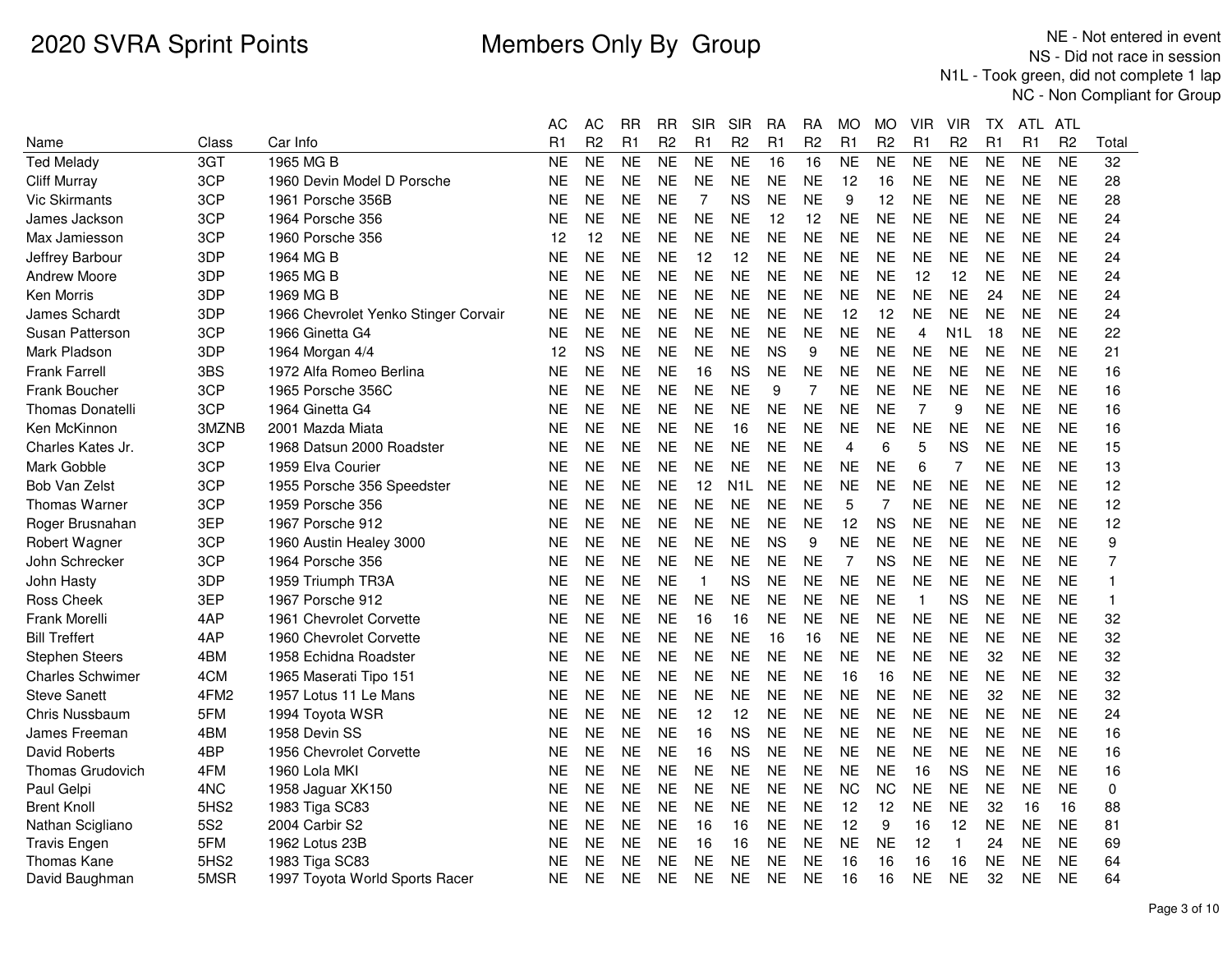|                        |                 |                         | АC        | АC             | RR        | RR             | SIR          | SIR            | RA        | RA               | MO             | МO             | VIR       | VIR            | ТX        | ATL.      | ATL            |                |
|------------------------|-----------------|-------------------------|-----------|----------------|-----------|----------------|--------------|----------------|-----------|------------------|----------------|----------------|-----------|----------------|-----------|-----------|----------------|----------------|
| Name                   | Class           | Car Info                | R1        | R <sub>2</sub> | R1        | R <sub>2</sub> | R1           | R <sub>2</sub> | R1        | R <sub>2</sub>   | R1             | R <sub>2</sub> | R1        | R <sub>2</sub> | R1        | R1        | R <sub>2</sub> | Total          |
| <b>Fritz Seidel</b>    | 5S <sub>2</sub> | 2004 Carbir CS2         | <b>NE</b> | <b>NE</b>      | <b>NE</b> | NE             | <b>NE</b>    | <b>NE</b>      | 16        | 16               | <b>NE</b>      | <b>NE</b>      | <b>NE</b> | <b>NE</b>      | 32        | <b>NE</b> | <b>NE</b>      | 64             |
| David Hale             | 5VS2            | 1985 Lola T598          | <b>NE</b> | <b>NE</b>      | <b>NE</b> | <b>NE</b>      | <b>NE</b>    | <b>NE</b>      | <b>NE</b> | <b>NE</b>        | 16             | 16             | <b>NE</b> | <b>NE</b>      | 32        | <b>NE</b> | <b>NE</b>      | 64             |
| Gary Holcomb           | 5HSR            | 1982 Tiga Tiga          | 16        | 16             | <b>NE</b> | <b>NE</b>      | <b>NE</b>    | <b>NE</b>      | <b>NE</b> | <b>NE</b>        | <b>NE</b>      | <b>NE</b>      | 1         | 12             | <b>NE</b> | NΕ        | <b>NE</b>      | 45             |
| Ralph La Macchia       | <b>5S2</b>      | 1998 Carbir Sports 2000 | <b>NE</b> | <b>NE</b>      | <b>NE</b> | <b>NE</b>      | 12           | 12             | 12        | 9                | <b>NE</b>      | <b>NE</b>      | <b>NE</b> | <b>NE</b>      | <b>NE</b> | <b>NE</b> | <b>NE</b>      | 45             |
| Dave Handy             | 5VS2            | 1988 Swift DB2          | NE        | <b>NE</b>      | <b>NE</b> | <b>NE</b>      | <b>NE</b>    | <b>NE</b>      | <b>NE</b> | <b>NE</b>        | <b>NE</b>      | <b>NE</b>      | 9         | $\overline{1}$ | NΕ        | 16        | 16             | 42             |
| Steve Webster          | 5VS2            | 1985 Swift DB 2         | <b>NE</b> | <b>NE</b>      | 16        | <b>NS</b>      | <b>NE</b>    | <b>NE</b>      | <b>NE</b> | <b>NE</b>        | 7              | 7              | 12        | <b>NS</b>      | <b>NE</b> | <b>NE</b> | <b>NE</b>      | 42             |
| Marc Adler             | 5S <sub>2</sub> | 2006 Van Diemen S2      | NE        | ΝE             | <b>NE</b> | NE             | 9            | 9              | NE        | <b>NE</b>        | $\overline{4}$ | 16             | NE        | <b>NE</b>      | NE        | <b>NE</b> | <b>NE</b>      | 38             |
| Rodney Kendall         | <b>5S2</b>      | 1987 Lola T87/90        | <b>NE</b> | <b>NE</b>      | <b>NE</b> | <b>NE</b>      | <b>NE</b>    | <b>NE</b>      | <b>NE</b> | <b>NE</b>        | 9              | 12             | 9         | 7              | <b>NE</b> | <b>NE</b> | <b>NE</b>      | 37             |
| Jason Baughman         | 5VS2            | 1987 Swift DB2          | NE        | <b>NE</b>      | <b>NE</b> | <b>NE</b>      | <b>NE</b>    | <b>NE</b>      | <b>NE</b> | <b>NE</b>        | 9              | 9              | NE        | <b>NE</b>      | 18        | <b>NE</b> | <b>NE</b>      | 36             |
| Joey Bojalad           | 5FM             | 1963 Elva MK VII        | <b>NE</b> | <b>NE</b>      | <b>NE</b> | <b>NE</b>      | <b>NE</b>    | <b>NE</b>      | <b>NE</b> | <b>NE</b>        | <b>NE</b>      | <b>NE</b>      | 16        | 16             | <b>NE</b> | <b>NE</b> | <b>NE</b>      | 32             |
| Nathan Thompson        | 5FM             | 1964 Lotus 23B          | <b>NE</b> | <b>NE</b>      | <b>NE</b> | <b>NE</b>      | <b>NE</b>    | <b>NE</b>      | <b>NE</b> | <b>NE</b>        | <b>NE</b>      | <b>NE</b>      | <b>NE</b> | <b>NE</b>      | 32        | <b>NE</b> | <b>NE</b>      | 32             |
| <b>Art Mitchell</b>    | 5HS2            | 1983 March 83 S2000     | <b>NE</b> | <b>NE</b>      | <b>NE</b> | <b>NE</b>      | <b>NE</b>    | <b>NE</b>      | 16        | 16               | <b>NE</b>      | <b>NE</b>      | <b>NE</b> | <b>NE</b>      | <b>NE</b> | <b>NE</b> | <b>NE</b>      | 32             |
| <b>Bob Wheless</b>     | 5VS2            | 1986 Swift DB2          | <b>NE</b> | <b>NE</b>      | <b>NE</b> | <b>NE</b>      | <b>NE</b>    | <b>NE</b>      | <b>NE</b> | <b>NE</b>        | <b>NE</b>      | <b>NE</b>      | 16        | 16             | <b>NE</b> | <b>NE</b> | <b>NE</b>      | 32             |
| Glenn Jividen Jr.      | 5S <sub>2</sub> | 2000 Carbir CS2         | <b>NE</b> | <b>NE</b>      | <b>NE</b> | <b>NE</b>      | <b>NE</b>    | <b>NE</b>      | <b>NE</b> | <b>NE</b>        | <b>NE</b>      | <b>NE</b>      | 12        | 16             | <b>NE</b> | <b>NE</b> | <b>NE</b>      | 28             |
| Glenn Bryant           | <b>5S2</b>      | 1988 Lola T88-90        | NE        | <b>NE</b>      | <b>NE</b> | NE             | <b>NE</b>    | <b>NE</b>      | <b>NE</b> | <b>NE</b>        | <b>NE</b>      | <b>NE</b>      | <b>NE</b> | <b>NE</b>      | 24        | <b>NE</b> | <b>NE</b>      | 24             |
| <b>Robert Dusek II</b> | 5VS2            | 1986 Swift DB2          | <b>NE</b> | <b>NE</b>      | <b>NE</b> | <b>NE</b>      | <b>NE</b>    | <b>NE</b>      | <b>NE</b> | <b>NE</b>        | 12             | 12             | <b>NE</b> | <b>NE</b>      | <b>NE</b> | <b>NE</b> | <b>NE</b>      | 24             |
| Paiman Owtad           | 5VS2            | 1986 Tiga SC86          | <b>NE</b> | <b>NE</b>      | <b>NE</b> | <b>NE</b>      | <b>NE</b>    | <b>NE</b>      | <b>NE</b> | <b>NE</b>        | <b>NE</b>      | <b>NE</b>      | <b>NE</b> | <b>NE</b>      | 24        | <b>NE</b> | <b>NE</b>      | 24             |
| John Delane            | 5FM             | 1962 Lotus 7 Series 2   | <b>NE</b> | <b>NE</b>      | <b>NE</b> | <b>NE</b>      | <b>NE</b>    | <b>NE</b>      | <b>NE</b> | <b>NE</b>        | <b>NE</b>      | <b>NE</b>      | 9         | 12             | <b>NE</b> | <b>NE</b> | <b>NE</b>      | 21             |
| Willis Murphey Jr      | 5FM             | 1963 Elva Mk7S          | NE        | <b>NE</b>      | <b>NE</b> | NE             | <b>NE</b>    | <b>NE</b>      | <b>NE</b> | <b>NE</b>        | <b>NE</b>      | <b>NE</b>      | <b>NE</b> | <b>NE</b>      | 18        | <b>NE</b> | <b>NE</b>      | 18             |
| John F Boxhorn         | 5S <sub>2</sub> | 2010 Carbir CS2         | <b>NE</b> | <b>NE</b>      | <b>NE</b> | <b>NE</b>      | <b>NE</b>    | <b>NE</b>      | <b>NE</b> | <b>NE</b>        | <b>NE</b>      | <b>NE</b>      | <b>NE</b> | <b>NE</b>      | 18        | <b>NE</b> | <b>NE</b>      | 18             |
| Mark Clark             | 5S <sub>2</sub> | 1987 Swift DB5          | <b>NE</b> | <b>NE</b>      | <b>NE</b> | <b>NE</b>      | <b>NE</b>    | <b>NE</b>      | <b>NE</b> | <b>NE</b>        | $\overline{7}$ | <b>NS</b>      | 1         | 9              | <b>NE</b> | <b>NE</b> | <b>NE</b>      | 17             |
| Mark Coombs            | 5S <sub>2</sub> | 1990 Lola T90/90        | <b>NE</b> | <b>NE</b>      | <b>NE</b> | <b>NE</b>      | <b>NE</b>    | <b>NE</b>      | <b>NE</b> | <b>NE</b>        | 16             | $\mathbf{1}$   | <b>NE</b> | <b>NE</b>      | <b>NE</b> | <b>NE</b> | <b>NE</b>      | 17             |
| Kevin Leparski         | 5S <sub>2</sub> | 2004 Carbir CS2         | <b>NE</b> | <b>NE</b>      | <b>NE</b> | <b>NE</b>      | <b>NE</b>    | <b>NE</b>      | 9         | 7                | <b>NE</b>      | <b>NE</b>      | <b>NE</b> | <b>NE</b>      | <b>NE</b> | <b>NE</b> | <b>NE</b>      | 16             |
| Joel Quadracci         | 5VS2            | 1985 Swift DB2          | <b>NE</b> | <b>NE</b>      | <b>NE</b> | <b>NE</b>      | <b>NE</b>    | <b>NE</b>      | <b>NS</b> | 16               | <b>NE</b>      | <b>NE</b>      | <b>NE</b> | <b>NE</b>      | <b>NE</b> | <b>NE</b> | <b>NE</b>      | 16             |
| Peter Eskuche          | <b>5S2</b>      | 1990 Swift DB5          | <b>NE</b> | <b>NE</b>      | <b>NE</b> | <b>NE</b>      | <b>NE</b>    | <b>NE</b>      | <b>NS</b> | 12               | <b>NE</b>      | <b>NE</b>      | <b>NE</b> | <b>NE</b>      | <b>NE</b> | <b>NE</b> | <b>NE</b>      | 12             |
| Tom Finlinson          | 5VS2            | 1984 Shrike P-15-S 2000 | NE        | <b>NE</b>      | <b>NE</b> | <b>NE</b>      | <b>NE</b>    | <b>NE</b>      | <b>NE</b> | <b>NE</b>        | 6              | 6              | <b>NE</b> | <b>NE</b>      | <b>NE</b> | <b>NE</b> | <b>NE</b>      | 12             |
| Chris DeMinco          | 5FM             | 1971 Mallock 11B        | NE        | <b>NE</b>      | <b>NE</b> | <b>NE</b>      | <b>NE</b>    | <b>NE</b>      | <b>NE</b> | <b>NE</b>        | <b>NE</b>      | <b>NE</b>      | 7         | <b>NE</b>      | <b>NE</b> | <b>NE</b> | <b>NE</b>      | $\overline{7}$ |
| Chip Vance             | <b>5S2</b>      | 1987 Lola T87/90        | <b>NE</b> | <b>NE</b>      | <b>NE</b> | <b>NE</b>      | <b>NE</b>    | <b>NE</b>      | <b>NE</b> | <b>NE</b>        | 6              | N1L            | <b>NE</b> | <b>NE</b>      | <b>NE</b> | NΕ        | <b>NE</b>      | 6              |
| Peter McLaughlin       | 5S <sub>2</sub> | 2000 Carbir S2000       | <b>NE</b> | <b>NE</b>      | <b>NE</b> | <b>NE</b>      | <b>NE</b>    | <b>NE</b>      | <b>NE</b> | <b>NE</b>        | 5              | <b>NS</b>      | <b>NE</b> | <b>NE</b>      | <b>NE</b> | <b>NE</b> | <b>NE</b>      | 5              |
| Kurt Fischer           | 5VS2            | 1987 Swift DB 2         | <b>NE</b> | <b>NE</b>      | <b>NE</b> | <b>NE</b>      | $\mathbf{1}$ | <b>NS</b>      | <b>NE</b> | <b>NE</b>        | <b>NE</b>      | <b>NE</b>      | <b>NE</b> | <b>NE</b>      | <b>NE</b> | <b>NE</b> | <b>NE</b>      | 1              |
| <b>James Cope</b>      | 5VS2            | 1986 Swift DB2          | <b>NE</b> | <b>NE</b>      | <b>NE</b> | <b>NE</b>      | <b>NE</b>    | <b>NE</b>      | <b>NS</b> | N <sub>1</sub> L | <b>NE</b>      | <b>NE</b>      | <b>NE</b> | <b>NE</b>      | <b>NE</b> | <b>NE</b> | <b>NE</b>      | $\mathbf 0$    |
| Scott Borchetta        | 6AP             | 1972 Chevrolet Corvette | <b>NE</b> | <b>NE</b>      | <b>NE</b> | <b>NE</b>      | 16           | 16             | <b>NE</b> | <b>NE</b>        | 16             | 16             | 16        | 16             | 32        | 16        | 16             | 160            |
| Gary Moore             | 6TA             | 1968 Mercury Cougar     | <b>NE</b> | <b>NE</b>      | <b>NE</b> | <b>NE</b>      | 16           | 16             | <b>NE</b> | <b>NE</b>        | 12             | 16             | 16        | 16             | 32        | 16        | 16             | 156            |
| James Heck             | 6BP             | 1964 Chevrolet Corvette | NE        | <b>NE</b>      | <b>NE</b> | <b>NE</b>      | 9            | 16             | <b>NE</b> | <b>NE</b>        | 12             | <b>NS</b>      | 12        | 12             | 24        | <b>NE</b> | <b>NE</b>      | 85             |
| Steven Cullman         | 6TA             | 1966 Ford Shelby GT350  | <b>NE</b> | <b>NE</b>      | <b>NE</b> | <b>NE</b>      | <b>NE</b>    | <b>NE</b>      | <b>NE</b> | <b>NE</b>        | 6              | 7              | 12        | $\mathbf{1}$   | <b>NE</b> | 12        | 12             | 50             |
| Scott Graham           | 6TA             | 1969 Pontiac Firebird   | NE        | <b>NE</b>      | <b>NE</b> | <b>NE</b>      | <b>NE</b>    | <b>NE</b>      | <b>NS</b> | 16               | 16             | 12             | <b>NE</b> | <b>NE</b>      | <b>NE</b> | <b>NE</b> | <b>NE</b>      | 44             |
| Mark Hilderbrand       | 6AP             | 1972 Chevrolet Corvette | NE        | <b>NE</b>      | <b>NE</b> | <b>NE</b>      | <b>NE</b>    | <b>NE</b>      | <b>NE</b> | <b>NE</b>        | <b>NE</b>      | <b>NE</b>      | <b>NE</b> | <b>NE</b>      | 18        | 12        | 12             | 42             |
| <b>Jim Cantrell</b>    | 6BP             | 1964 Chevrolet Corvette | NE        | <b>NE</b>      | <b>NE</b> | NE             | <b>NE</b>    | <b>NE</b>      | 16        | 16               | 9              | <b>NS</b>      | <b>NE</b> | <b>NE</b>      | NE        | <b>NE</b> | <b>NE</b>      | 41             |
| David Hite             | 6AS             | 1966 Ford Mustang       | NE        | <b>NE</b>      | <b>NE</b> | <b>NE</b>      | 16           | 16             | <b>NE</b> | <b>NE</b>        | <b>NE</b>      | <b>NE</b>      | <b>NE</b> | <b>NE</b>      | <b>NE</b> | <b>NE</b> | <b>NE</b>      | 32             |
| Robert Korzen          | 6AS             | 1966 Ford Mustang       | <b>NE</b> | <b>NE</b>      | <b>NE</b> | <b>NE</b>      | <b>NE</b>    | <b>NE</b>      | <b>NE</b> | <b>NE</b>        | <b>NE</b>      | <b>NE</b>      | 16        | 16             | <b>NE</b> | <b>NE</b> | <b>NE</b>      | 32             |
| Steven Cole            | 6BP             | 1969 Chevrolet Corvette | <b>NE</b> | <b>NE</b>      | <b>NE</b> | <b>NE</b>      | <b>NE</b>    | <b>NE</b>      | <b>NE</b> | <b>NE</b>        | <b>NE</b>      | <b>NE</b>      | <b>NE</b> | <b>NE</b>      | 32        | <b>NE</b> | <b>NE</b>      | 32             |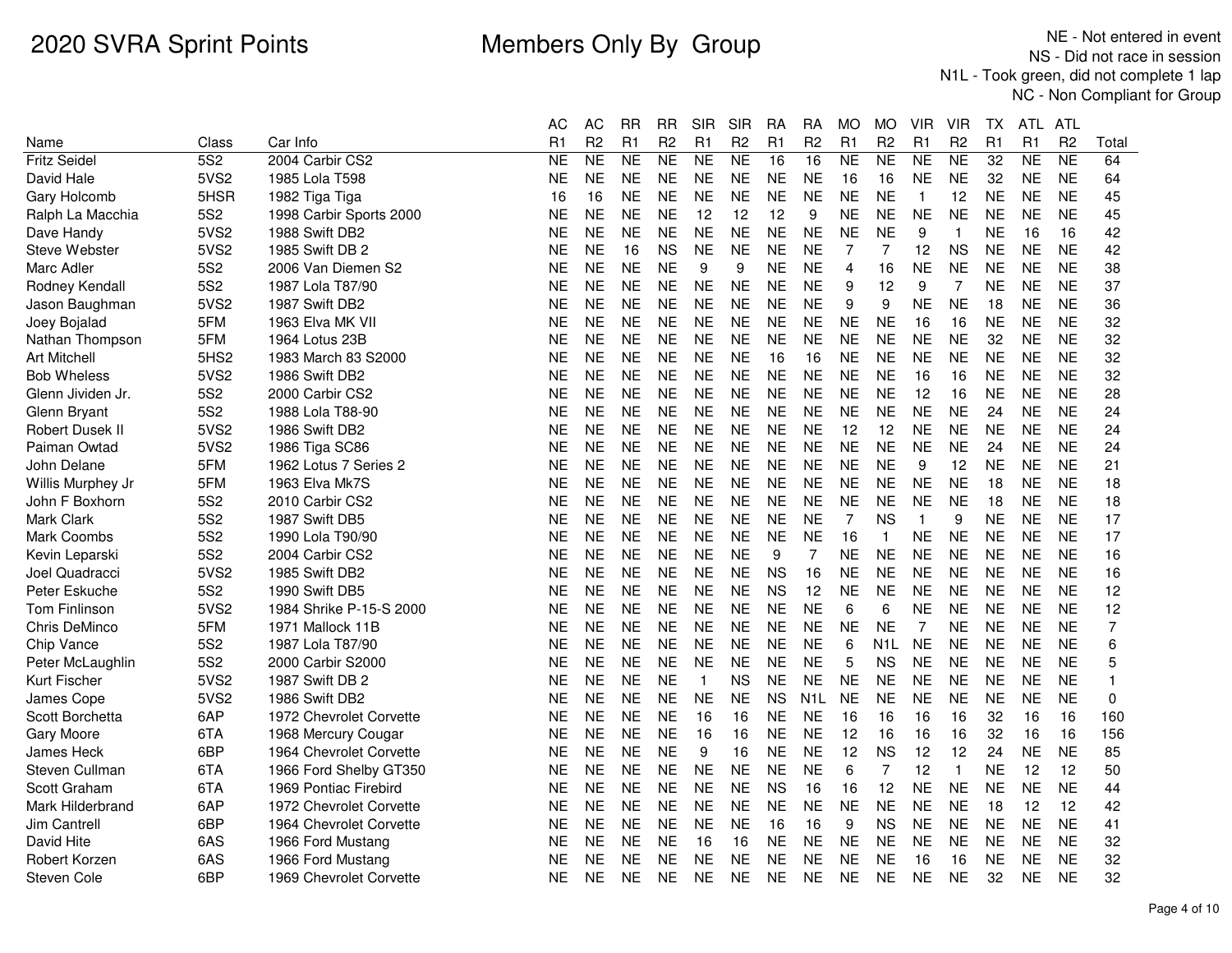|                         |       |                                     | AС        | AС             | RR        | RR             | SIR            | <b>SIR</b>     | RА        | RА             | MO        | MO             | VIR       | VIR            | ТX               | ATL.           | ATL            |                 |
|-------------------------|-------|-------------------------------------|-----------|----------------|-----------|----------------|----------------|----------------|-----------|----------------|-----------|----------------|-----------|----------------|------------------|----------------|----------------|-----------------|
| Name                    | Class | Car Info                            | R1        | R <sub>2</sub> | R1        | R <sub>2</sub> | R1             | R <sub>2</sub> | R1        | R <sub>2</sub> | R1        | R <sub>2</sub> | R1        | R <sub>2</sub> | R <sub>1</sub>   | R <sub>1</sub> | R <sub>2</sub> | Total           |
| <b>Charlie Dolan</b>    | 6BP   | 1967 Shelby Mustang                 | <b>NE</b> | <b>NE</b>      | <b>NE</b> | <b>NE</b>      | <b>NE</b>      | <b>NE</b>      | <b>NE</b> | <b>NE</b>      | <b>NE</b> | <b>NE</b>      | 16        | 16             | N <sub>E</sub>   | <b>NE</b>      | <b>NE</b>      | $\overline{32}$ |
| Scott Holley            | 6BP   | 1963 Jaguar XKE                     | NE        | <b>NE</b>      | <b>NE</b> | <b>NE</b>      | <b>NE</b>      | <b>NE</b>      | <b>NE</b> | <b>NE</b>      | 16        | 16             | <b>NE</b> | <b>NE</b>      | <b>NE</b>        | <b>NE</b>      | <b>NE</b>      | 32              |
| John Fudge              | 6RSR  | 1973 Porsche RSR                    | NE        | <b>NE</b>      | NΕ.       | <b>NE</b>      | 16             | 16             | <b>NE</b> | NΕ.            | NE.       | <b>NE</b>      | <b>NE</b> | <b>NE</b>      | <b>NE</b>        | <b>NE</b>      | <b>NE</b>      | 32              |
| Michael Origer          | 6AP   | 1969 Chevrolet Corvette             | NE        | <b>NE</b>      | <b>NE</b> | <b>NE</b>      | <b>NE</b>      | <b>NE</b>      | <b>NE</b> | <b>NE</b>      | 12        | 16             | <b>NE</b> | <b>NE</b>      | <b>NE</b>        | <b>NE</b>      | <b>NE</b>      | 28              |
| Scott Shadel            | 6TA   | 1969 Chevrolet Camaro               | NE        | <b>NE</b>      | <b>NE</b> | <b>NE</b>      | <b>NE</b>      | <b>NE</b>      | 16        | 12             | <b>NE</b> | <b>NE</b>      | <b>NE</b> | <b>NE</b>      | <b>NE</b>        | <b>NE</b>      | <b>NE</b>      | 28              |
| <b>Craig Conley</b>     | 6BP   | 1966 Ford Mustang GT350             | 9         | 16             | <b>NE</b> | <b>NE</b>      | <b>NE</b>      | <b>NE</b>      | <b>NE</b> | <b>NE</b>      | <b>NE</b> | <b>NE</b>      | <b>NE</b> | <b>NE</b>      | <b>NE</b>        | <b>NE</b>      | <b>NE</b>      | 25              |
| Keith Dunbar            | 6AP   | 1962 Jaguar E Type                  | NE        | <b>NE</b>      | <b>NE</b> | <b>NE</b>      | <b>NE</b>      | <b>NE</b>      | <b>NE</b> | <b>NE</b>      | <b>NE</b> | <b>NE</b>      | 12        | 12             | <b>NE</b>        | <b>NE</b>      | <b>NE</b>      | 24              |
| Dave Kunicki            | 6AP   | 1969 Chevrolet Corvette             | NE        | <b>NE</b>      | <b>NE</b> | <b>NE</b>      | <b>NE</b>      | <b>NE</b>      | <b>NE</b> | <b>NE</b>      | <b>NE</b> | <b>NE</b>      | <b>NE</b> | <b>NE</b>      | 24               | <b>NE</b>      | <b>NE</b>      | 24              |
| Larry Ligas             | 6AP   | 1961 Jaguar XKE                     | NE        | <b>NE</b>      | <b>NE</b> | <b>NE</b>      | 12             | 12             | <b>NE</b> | <b>NE</b>      | <b>NE</b> | <b>NE</b>      | <b>NE</b> | <b>NE</b>      | <b>NE</b>        | <b>NE</b>      | <b>NE</b>      | 24              |
| Ron Ramsey              | 6BP   | 1965 Chevrolet Corvette Roadster    | NE        | <b>NE</b>      | <b>NE</b> | <b>NE</b>      | 12             | 12             | <b>NE</b> | <b>NE</b>      | <b>NE</b> | <b>NE</b>      | <b>NE</b> | <b>NE</b>      | <b>NE</b>        | <b>NE</b>      | <b>NE</b>      | 24              |
| Daniel Haynes           | 6TA   | 1970 Ford Mustang                   | NE        | <b>NE</b>      | <b>NE</b> | <b>NE</b>      | <b>NE</b>      | <b>NE</b>      | <b>NE</b> | <b>NE</b>      | <b>NE</b> | <b>NE</b>      | <b>NE</b> | <b>NE</b>      | 24               | <b>NE</b>      | <b>NE</b>      | 24              |
| <b>Bob Lima</b>         | 6BP   | 1969 Chevrolet Corvette             | NE        | <b>NE</b>      | <b>NE</b> | <b>NE</b>      | 16             | 7              | <b>NE</b> | <b>NE</b>      | <b>NE</b> | <b>NE</b>      | <b>NE</b> | <b>NE</b>      | <b>NE</b>        | <b>NE</b>      | <b>NE</b>      | 23              |
| Michael Mosley          | 6TA   | 1967 Mercury Cougar                 | NE        | <b>NE</b>      | <b>NE</b> | <b>NE</b>      | 12             | 9              | <b>NE</b> | <b>NE</b>      | <b>NE</b> | <b>NE</b>      | <b>NE</b> | <b>NE</b>      | <b>NE</b>        | <b>NE</b>      | <b>NE</b>      | 21              |
| James Farley            | 6AP   | 1966 Ford Cobra                     | NE        | <b>NE</b>      | <b>NE</b> | <b>NE</b>      | 6              | <b>NS</b>      | <b>NE</b> | <b>NE</b>      | <b>NE</b> | <b>NE</b>      | <b>NE</b> | <b>NE</b>      | <b>NE</b>        | 7              | 7              | 20              |
| Tom Weglarz             | 6AP   | 1969 Chevrolet Corvette             | NE        | <b>NE</b>      | <b>NE</b> | <b>NE</b>      | <b>NE</b>      | <b>NE</b>      | <b>NE</b> | <b>NE</b>      | 9         | 9              | <b>NE</b> | <b>NE</b>      | <b>NE</b>        | <b>NE</b>      | <b>NE</b>      | 18              |
| John Fudge              | 6BP   | 1966 Bizzarrini 5300 GT             | <b>NE</b> | <b>NE</b>      | <b>NE</b> | <b>NE</b>      | <b>NE</b>      | <b>NE</b>      | <b>NE</b> | <b>NE</b>      | <b>NE</b> | <b>NE</b>      | <b>NE</b> | <b>NE</b>      | 18               | <b>NE</b>      | <b>NE</b>      | 18              |
| <b>Patrick Sessions</b> | 6BP   | 1966 Shelby GT350                   | NE        | <b>NE</b>      | <b>NE</b> | <b>NE</b>      | <b>NE</b>      | <b>NE</b>      | <b>NE</b> | <b>NE</b>      | <b>NE</b> | <b>NE</b>      | 9         | 9              | <b>NE</b>        | <b>NE</b>      | <b>NE</b>      | 18              |
| <b>Bradley Steele</b>   | 6TA   | 1964 Ford Falcon                    | NE        | <b>NE</b>      | <b>NE</b> | <b>NE</b>      | <b>NE</b>      | <b>NE</b>      | <b>NE</b> | NΕ.            | NE.       | <b>NE</b>      | <b>NE</b> | <b>NE</b>      | <b>NE</b>        | 9              | 9              | 18              |
| Paul Tooms              | 6AP   | 1969 Chevrolet Camaro               | NE        | <b>NE</b>      | <b>NE</b> | <b>NE</b>      | $\overline{7}$ | 9              | <b>NE</b> | <b>NE</b>      | <b>NE</b> | <b>NE</b>      | <b>NE</b> | <b>NE</b>      | <b>NE</b>        | <b>NE</b>      | <b>NE</b>      | 16              |
| George Del Canto        | 6BP   | 1967 Chevrolet Sting Ray            | <b>NE</b> | <b>NE</b>      | <b>NE</b> | <b>NE</b>      | <b>NE</b>      | <b>NE</b>      | <b>NE</b> | <b>NE</b>      | <b>NE</b> | <b>NE</b>      | <b>NE</b> | <b>NE</b>      | <b>NE</b>        | 16             | <b>NS</b>      | 16              |
| Alex Heckert            | 6BP   | 1966 Chevrolet Corvette             | NE        | <b>NE</b>      | <b>NE</b> | <b>NE</b>      | $\overline{7}$ | 9              | <b>NE</b> | <b>NE</b>      | <b>NE</b> | <b>NE</b>      | <b>NE</b> | <b>NE</b>      | <b>NE</b>        | <b>NE</b>      | <b>NE</b>      | 16              |
| Craig Skeels            | 6BP   | 1965 Ford Mustang                   | 16        | <b>NS</b>      | <b>NE</b> | <b>NE</b>      | <b>NE</b>      | <b>NE</b>      | <b>NE</b> | <b>NE</b>      | <b>NE</b> | <b>NE</b>      | <b>NE</b> | <b>NE</b>      | <b>NE</b>        | <b>NE</b>      | <b>NE</b>      | 16              |
| Tom Walega              | 6BP   | 1966 Ford Mustang                   | NE        | <b>NE</b>      | <b>NE</b> | <b>NE</b>      | <b>NE</b>      | <b>NE</b>      | <b>NS</b> | 16             | <b>NE</b> | <b>NE</b>      | <b>NE</b> | <b>NE</b>      | <b>NE</b>        | <b>NE</b>      | <b>NE</b>      | 16              |
| Carlus Gann             | 6TA   | 1970 Ford Boss 302                  | NE        | <b>NE</b>      | 16        | <b>NS</b>      | <b>NE</b>      | <b>NE</b>      | <b>NE</b> | <b>NE</b>      | <b>NE</b> | <b>NE</b>      | <b>NE</b> | <b>NE</b>      | <b>NE</b>        | <b>NE</b>      | <b>NE</b>      | 16              |
| Doug Obermeyer          | 6TA   | 1968 Ford Mustang                   | NE        | <b>NE</b>      | <b>NE</b> | <b>NE</b>      | <b>NE</b>      | <b>NE</b>      | <b>NE</b> | <b>NE</b>      | 7         | 9              | <b>NE</b> | <b>NE</b>      | <b>NE</b>        | <b>NE</b>      | <b>NE</b>      | 16              |
| <b>Charles Rolle</b>    | 6TA   | 1968 Chevrolet Camaro               | 16        | <b>NS</b>      | <b>NE</b> | <b>NE</b>      | <b>NE</b>      | <b>NE</b>      | <b>NE</b> | <b>NE</b>      | <b>NE</b> | <b>NE</b>      | <b>NE</b> | <b>NE</b>      | <b>NE</b>        | <b>NE</b>      | <b>NE</b>      | 16              |
| <b>Robert Gee</b>       | 6AP   | 1969 Chevrolet Corvette             | NE        | <b>NE</b>      | <b>NE</b> | <b>NE</b>      | <b>NE</b>      | <b>NE</b>      | <b>NE</b> | <b>NE</b>      | 7         | 7              | <b>NE</b> | <b>NE</b>      | <b>NE</b>        | <b>NE</b>      | <b>NE</b>      | 14              |
| <b>JP Griffith</b>      | 6AP   | 1968 Chevrolet Corvette             | NE        | <b>NE</b>      | <b>NE</b> | <b>NE</b>      | <b>NE</b>      | <b>NE</b>      | <b>NE</b> | <b>NE</b>      | <b>NE</b> | <b>NE</b>      | <b>NE</b> | <b>NE</b>      | 14               | <b>NE</b>      | <b>NE</b>      | 14              |
| David Lasco             | 6BP   | 1966 Shelby Mustang                 | NE        | <b>NE</b>      | <b>NE</b> | <b>NE</b>      | <b>NE</b>      | <b>NE</b>      | <b>NE</b> | <b>NE</b>      | <b>NE</b> | <b>NE</b>      | <b>NE</b> | <b>NE</b>      | 14               | <b>NE</b>      | <b>NE</b>      | 14              |
| Don Henry               | 6AP   | 1969 Chevrolet Corvette Roadster    | NE        | <b>NE</b>      | <b>NE</b> | <b>NE</b>      | <b>NE</b>      | <b>NE</b>      | <b>NE</b> | <b>NE</b>      | 6         | 6              | <b>NE</b> | <b>NE</b>      | <b>NE</b>        | <b>NE</b>      | <b>NE</b>      | 12              |
| Joe Catron              | 6BP   | 1964 Chevrolet Corvette             | NE        | <b>NE</b>      | <b>NE</b> | <b>NE</b>      | <b>NE</b>      | <b>NE</b>      | <b>NE</b> | <b>NE</b>      | <b>NS</b> | 12             | <b>NE</b> | <b>NE</b>      | <b>NE</b>        | <b>NE</b>      | <b>NE</b>      | 12              |
| Tom Diaz                | 6BP   | 1965 Ford Mustang GT350             | 12        | <b>NS</b>      | <b>NE</b> | <b>NE</b>      | <b>NE</b>      | <b>NE</b>      | <b>NE</b> | <b>NE</b>      | <b>NE</b> | <b>NE</b>      | <b>NE</b> | <b>NE</b>      | <b>NE</b>        | <b>NE</b>      | <b>NE</b>      | 12              |
| David Neidell           | 6BP   | 1968 Chevrolet Corvette Roadster    | <b>NE</b> | <b>NE</b>      | <b>NE</b> | <b>NE</b>      | <b>NE</b>      | <b>NE</b>      | <b>NE</b> | <b>NE</b>      | <b>NE</b> | <b>NE</b>      | <b>NE</b> | <b>NE</b>      | 12               | <b>NE</b>      | <b>NE</b>      | 12              |
| George Wright           | 6BP   | 1963 Chevrolet Corvette             | NE        | <b>NE</b>      | <b>NE</b> | <b>NE</b>      | <b>NE</b>      | <b>NE</b>      | 12        | <b>NS</b>      | <b>NE</b> | <b>NE</b>      | <b>NE</b> | <b>NE</b>      | N <sub>1</sub> L | <b>NE</b>      | <b>NE</b>      | 12              |
| John Cloud              | 6TA   | 1970 Ford Boss 302                  | <b>NE</b> | <b>NE</b>      | <b>NE</b> | <b>NE</b>      | <b>NS</b>      | 12             | <b>NE</b> | <b>NE</b>      | <b>NE</b> | <b>NE</b>      | <b>NE</b> | <b>NE</b>      | <b>NE</b>        | <b>NE</b>      | <b>NE</b>      | 12              |
| <b>Andrew Alcazar</b>   | 6BP   | 1966 Shelby GT350                   | NE        | <b>NE</b>      | <b>NE</b> | <b>NE</b>      | <b>NE</b>      | <b>NE</b>      | <b>NE</b> | <b>NE</b>      | <b>NE</b> | <b>NE</b>      | <b>NE</b> | <b>NE</b>      | 10               | <b>NE</b>      | <b>NE</b>      | 10              |
| Frank Marcum            | 6TA   | 1964 Ford Falcon                    | NE        | <b>NE</b>      | <b>NE</b> | <b>NE</b>      | <b>NE</b>      | <b>NE</b>      | <b>NE</b> | <b>NE</b>      | 9         | $\mathbf 1$    | <b>NE</b> | <b>NE</b>      | NΕ               | <b>NE</b>      | <b>NE</b>      | 10              |
| Walo Bertschinger       | 6AP   | 1966 Chevrolet Corvette Grand Sport | NE        | <b>NE</b>      | <b>NE</b> | <b>NE</b>      | 9              | <b>NS</b>      | <b>NE</b> | <b>NE</b>      | <b>NE</b> | <b>NE</b>      | <b>NE</b> | <b>NE</b>      | <b>NE</b>        | <b>NE</b>      | <b>NE</b>      | 9               |
| John McCormick          | 6AP   | 1985 Ford Cobra                     | NE        | <b>NE</b>      | <b>NE</b> | <b>NE</b>      | <b>NE</b>      | <b>NE</b>      | <b>NE</b> | <b>NE</b>      | <b>NE</b> | <b>NE</b>      | <b>NE</b> | <b>NE</b>      | <b>NE</b>        | <b>NS</b>      | 9              | 9               |
| <b>Sterling Mulacek</b> | 6BP   | 1966 Shelby GT350                   | NE        | <b>NE</b>      | <b>NE</b> | <b>NE</b>      | <b>NE</b>      | <b>NE</b>      | <b>NE</b> | <b>NE</b>      | <b>NE</b> | <b>NE</b>      | <b>NE</b> | <b>NE</b>      | 8                | <b>NE</b>      | <b>NE</b>      | 8               |
| Marc A. Petein          | 6BP   | 1966 Shelby GT 350                  | 7         | <b>NS</b>      | NE        | <b>NE</b>      | <b>NE</b>      | <b>NE</b>      | <b>NE</b> | <b>NE</b>      | <b>NE</b> | <b>NE</b>      | <b>NE</b> | <b>NE</b>      | <b>NE</b>        | <b>NE</b>      | <b>NE</b>      | 7               |
|                         |       |                                     |           |                |           |                |                |                |           |                |           |                |           |                |                  |                |                |                 |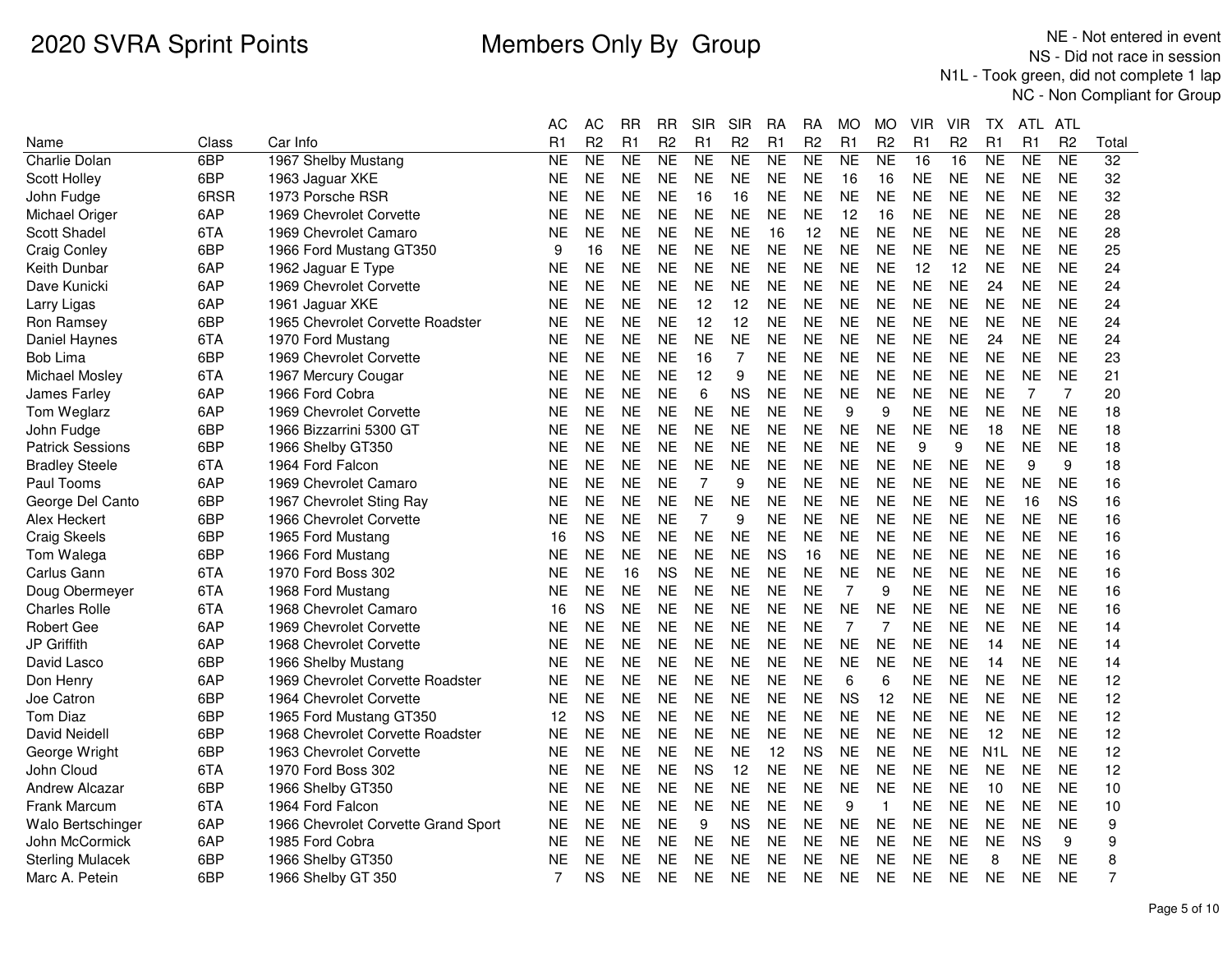|                         |                  |                                  | АC        | AC             | RR        | RR             | SIR       | SIR            | RА        | RA             | МO        | МO             | VIR              | VIR            | TХ               | ATL       | ATL            |                |
|-------------------------|------------------|----------------------------------|-----------|----------------|-----------|----------------|-----------|----------------|-----------|----------------|-----------|----------------|------------------|----------------|------------------|-----------|----------------|----------------|
| Name                    | Class            | Car Info                         | R1        | R <sub>2</sub> | R1        | R <sub>2</sub> | R1        | R <sub>2</sub> | R1        | R <sub>2</sub> | R1        | R <sub>2</sub> | R1               | R <sub>2</sub> | R1               | R1        | R <sub>2</sub> | Total          |
| <b>Byron Countryman</b> | 6BP              | 1966 Shelby GT350H               | 6         | N <sub>S</sub> | <b>NE</b> | <b>NE</b>      | <b>NE</b> | <b>NE</b>      | <b>NE</b> | NE             | <b>NE</b> | <b>NE</b>      | <b>NE</b>        | <b>NE</b>      | <b>NE</b>        | <b>NE</b> | <b>NE</b>      | 6              |
| Clair Schwendeman       | 6BP              | 1968 Chevrolet Corvette Roadster | <b>NE</b> | <b>NE</b>      | <b>NE</b> | <b>NE</b>      | $\,6$     | <b>NS</b>      | <b>NE</b> | <b>NE</b>      | <b>NE</b> | <b>NE</b>      | <b>NE</b>        | <b>NE</b>      | <b>NE</b>        | <b>NE</b> | <b>NE</b>      | 6              |
| John Scott              | 6BP              | 1971 Chevrolet Corvette Roadster | NE        | <b>NE</b>      | NE.       | <b>NE</b>      | <b>NE</b> | <b>NE</b>      | <b>NE</b> | <b>NE</b>      | <b>NE</b> | <b>NE</b>      | NE               | <b>NE</b>      | 6                | <b>NE</b> | <b>NE</b>      | 6              |
| Stephen Shody           | 6AP              | 1965 Shelby Cobra                | <b>NE</b> | <b>NE</b>      | <b>NE</b> | <b>NE</b>      | 5         | <b>NS</b>      | <b>NE</b> | <b>NE</b>      | <b>NE</b> | <b>NE</b>      | <b>NE</b>        | <b>NE</b>      | <b>NE</b>        | <b>NE</b> | <b>NE</b>      | 5              |
| Joseph P. Conte         | 6TA              | 1968 AMC Javelin                 | NE        | <b>NE</b>      | <b>NE</b> | <b>NE</b>      | <b>NE</b> | <b>NE</b>      | <b>NE</b> | <b>NE</b>      | <b>NE</b> | <b>NE</b>      | <b>NE</b>        | <b>NE</b>      | $\overline{c}$   | <b>NE</b> | <b>NE</b>      | $\overline{c}$ |
| Randy Williams          | 6AP              | 1967 Jaguar E Type               | NE        | <b>NE</b>      | <b>NE</b> | <b>NE</b>      | <b>NE</b> | <b>NE</b>      | <b>NE</b> | <b>NE</b>      | <b>NE</b> | <b>NE</b>      | $\mathbf{1}$     | <b>NS</b>      | <b>NE</b>        | <b>NE</b> | <b>NE</b>      | 1              |
| <b>Vincent Dean</b>     | 6NC              | 1965 Shelby Cobra                | ΝE        | <b>NE</b>      | <b>NE</b> | <b>NE</b>      | <b>NE</b> | <b>NE</b>      | <b>NE</b> | <b>NE</b>      | <b>NE</b> | <b>NE</b>      | <b>NE</b>        | <b>NE</b>      | <b>NC</b>        | <b>NE</b> | <b>NE</b>      | $\mathbf 0$    |
| Nick Groose             | 6NC              | 1963 Chevrolet Corvette          | NE        | <b>NE</b>      | <b>NE</b> | <b>NE</b>      | <b>NE</b> | <b>NE</b>      | <b>NS</b> | <b>NC</b>      | <b>NS</b> | <b>NC</b>      | <b>NE</b>        | <b>NE</b>      | <b>NE</b>        | <b>NE</b> | <b>NE</b>      | $\mathbf 0$    |
| Mark Hannifin           | 6N <sub>C</sub>  | 1970 Chevrolet Camaro Z28        | ΝE        | <b>NE</b>      | <b>NE</b> | <b>NE</b>      | <b>NE</b> | <b>NE</b>      | <b>NE</b> | <b>NE</b>      | <b>NE</b> | <b>NE</b>      | <b>NC</b>        | <b>NC</b>      | <b>NC</b>        | <b>NE</b> | <b>NE</b>      | $\mathbf{0}$   |
| Chris Ronson Sr         | 6N <sub>C</sub>  | 1966 Corvette Roadster           | NE        | <b>NE</b>      | <b>NE</b> | <b>NE</b>      | <b>NC</b> | <b>NS</b>      | <b>NE</b> | <b>NE</b>      | <b>NE</b> | <b>NE</b>      | <b>NE</b>        | <b>NE</b>      | <b>NE</b>        | <b>NE</b> | <b>NE</b>      | $\mathbf 0$    |
| Lance Smith             | 6NC              | 1966 Ford Mustang                | ΝC        | <b>NC</b>      | <b>NE</b> | <b>NE</b>      | <b>NE</b> | <b>NE</b>      | <b>NE</b> | <b>NE</b>      | <b>NE</b> | NE             | <b>NE</b>        | <b>NE</b>      | <b>NE</b>        | <b>NE</b> | <b>NE</b>      | 0              |
| James Farley            | 7U2              | 1978 Lola 298                    | NE        | <b>NE</b>      | <b>NE</b> | <b>NE</b>      | 9         | <b>NS</b>      | <b>NE</b> | <b>NE</b>      | <b>NE</b> | <b>NE</b>      | 16               | 16             | <b>NE</b>        | 16        | 16             | 73             |
| <b>Hobart Buppert</b>   | 7CA1             | 1969 Lola T70 MKIII              | ΝE        | <b>NE</b>      | <b>NE</b> | <b>NE</b>      | 16        | <b>NS</b>      | <b>NE</b> | <b>NE</b>      | <b>NE</b> | <b>NE</b>      | 16               | 9              | <b>NE</b>        | <b>NE</b> | <b>NE</b>      | 41             |
| <b>Rusty Herbert</b>    | 7CA <sub>2</sub> | 1984 Phoenix Can Am              | ΝE        | <b>NE</b>      | <b>NE</b> | <b>NE</b>      | <b>NE</b> | <b>NE</b>      | <b>NE</b> | <b>NE</b>      | <b>NE</b> | <b>NE</b>      | <b>NE</b>        | <b>NE</b>      | 32               | <b>NE</b> | <b>NE</b>      | 32             |
| Michael Moss            | 7CA <sub>2</sub> | 1969 Lola T70 Mk3 B              | ΝE        | <b>NE</b>      | <b>NE</b> | <b>NE</b>      | 16        | 16             | <b>NE</b> | <b>NE</b>      | <b>NE</b> | <b>NE</b>      | <b>NE</b>        | <b>NE</b>      | <b>NE</b>        | <b>NE</b> | <b>NE</b>      | 32             |
| <b>Kenneth Arters</b>   | 7CA3             | 1965 Ford GT40                   | <b>NE</b> | <b>NE</b>      | <b>NE</b> | <b>NE</b>      | <b>NE</b> | <b>NE</b>      | <b>NE</b> | <b>NE</b>      | <b>NE</b> | <b>NE</b>      | 16               | 16             | <b>NE</b>        | <b>NE</b> | <b>NE</b>      | 32             |
| Jeffrey Anderson        | <b>7U2</b>       | 1971 Lola T212                   | ΝE        | <b>NE</b>      | <b>NE</b> | <b>NE</b>      | <b>NE</b> | <b>NE</b>      | <b>NE</b> | <b>NE</b>      | <b>NE</b> | <b>NE</b>      | <b>NE</b>        | <b>NE</b>      | 32               | <b>NE</b> | <b>NE</b>      | 32             |
| Chip Halverson          | 7U <sub>2</sub>  | 1976 Chevron B36                 | ΝE        | <b>NE</b>      | <b>NE</b> | <b>NE</b>      | 12        | 16             | <b>NE</b> | <b>NE</b>      | <b>NE</b> | <b>NE</b>      | <b>NE</b>        | <b>NE</b>      | <b>NE</b>        | <b>NE</b> | <b>NE</b>      | 28             |
| James Cullen            | 7CA1             | 1970 Lola T70 MK IIIB            | NE        | <b>NE</b>      | <b>NE</b> | <b>NE</b>      | <b>NE</b> | <b>NE</b>      | <b>NE</b> | <b>NE</b>      | <b>NE</b> | <b>NE</b>      | 9                | 16             | <b>NE</b>        | <b>NE</b> | <b>NE</b>      | 25             |
| Mac McCombs             | 7CA1             | 1966 Ford GT40                   | NE        | <b>NE</b>      | <b>NE</b> | <b>NE</b>      | <b>NE</b> | <b>NE</b>      | <b>NE</b> | <b>NE</b>      | <b>NE</b> | <b>NE</b>      | 12               | 12             | <b>NE</b>        | <b>NE</b> | <b>NE</b>      | 24             |
| Mike Plotz              | 7CA <sub>2</sub> | 1975 March 75S                   | <b>NE</b> | <b>NE</b>      | <b>NE</b> | <b>NE</b>      | 12        | 12             | <b>NE</b> | <b>NE</b>      | <b>NE</b> | <b>NE</b>      | <b>NE</b>        | <b>NE</b>      | <b>NE</b>        | <b>NE</b> | <b>NE</b>      | 24             |
| Philip Meany Jr.        | <b>7U2</b>       | 1970 Chevron Gropa CMC #11       | ΝE        | <b>NE</b>      | <b>NE</b> | <b>NE</b>      | <b>NE</b> | <b>NE</b>      | <b>NE</b> | <b>NE</b>      | <b>NE</b> | <b>NE</b>      | 12               | 12             | <b>NE</b>        | <b>NE</b> | <b>NE</b>      | 24             |
| Peter McLaughlin        | <b>7U2</b>       | 1980 March 822                   | NE        | <b>NE</b>      | <b>NE</b> | <b>NE</b>      | <b>NE</b> | <b>NE</b>      | <b>NE</b> | <b>NE</b>      | <b>NE</b> | <b>NE</b>      | 9                | 9              | <b>NE</b>        | <b>NE</b> | <b>NE</b>      | 18             |
| <b>Justin Frick</b>     | <b>7U2</b>       | 1976 Osella PA6/8                | NE        | <b>NE</b>      | <b>NE</b> | <b>NE</b>      | 16        | 1              | <b>NE</b> | <b>NE</b>      | <b>NE</b> | <b>NE</b>      | <b>NE</b>        | <b>NE</b>      | <b>NE</b>        | <b>NE</b> | <b>NE</b>      | 17             |
| <b>Brent Berge</b>      | 7CA1             | 1978 Lola Can-Am                 | 16        | <b>NS</b>      | <b>NE</b> | <b>NE</b>      | <b>NE</b> | <b>NE</b>      | <b>NE</b> | <b>NE</b>      | <b>NE</b> | <b>NE</b>      | <b>NE</b>        | <b>NE</b>      | <b>NE</b>        | <b>NE</b> | <b>NE</b>      | 16             |
| Gregg Borland           | 7U2              | 1973 Chevron B23                 | ΝE        | <b>NE</b>      | <b>NE</b> | <b>NE</b>      | <b>NE</b> | <b>NE</b>      | 16        | <b>NS</b>      | <b>NE</b> | <b>NE</b>      | <b>NE</b>        | <b>NE</b>      | <b>NE</b>        | <b>NE</b> | <b>NE</b>      | 16             |
| <b>Jeff Miller</b>      | 7U2              | 1977 Lola T496                   | NE        | <b>NE</b>      | <b>NE</b> | <b>NE</b>      | <b>NE</b> | <b>NE</b>      | <b>NS</b> | 16             | <b>NE</b> | <b>NE</b>      | <b>NE</b>        | <b>NE</b>      | <b>NE</b>        | <b>NE</b> | <b>NE</b>      | 16             |
| <b>Ronald Pace</b>      | <b>7U2</b>       | 1979 Lola T492/496               | ΝE        | <b>NE</b>      | <b>NE</b> | <b>NE</b>      | <b>NE</b> | <b>NE</b>      | <b>NS</b> | 12             | <b>NE</b> | <b>NE</b>      | <b>NE</b>        | <b>NE</b>      | <b>NE</b>        | <b>NE</b> | <b>NE</b>      | 12             |
| John Goeden             | <b>7U2</b>       | 1989 Lola DSR                    | ΝE        | <b>NE</b>      | <b>NE</b> | <b>NE</b>      | <b>NE</b> | <b>NE</b>      | <b>NS</b> | 9              | <b>NE</b> | <b>NE</b>      | <b>NE</b>        | <b>NE</b>      | <b>NE</b>        | <b>NE</b> | <b>NE</b>      | 9              |
| Harry McPherson         | 7CA1             | 1968 Ford GT40 MK1               | NΕ        | <b>NE</b>      | <b>NE</b> | <b>NE</b>      | <b>NE</b> | <b>NE</b>      | <b>NE</b> | <b>NE</b>      | <b>NE</b> | NE             | 7                | <b>NS</b>      | <b>NE</b>        | <b>NE</b> | <b>NE</b>      | $\overline{7}$ |
| James Dolan             | 7CA1             | 1967 Ford GT40 MKIV              | NE        | <b>NE</b>      | <b>NE</b> | <b>NE</b>      | <b>NE</b> | <b>NE</b>      | <b>NE</b> | <b>NE</b>      | <b>NE</b> | <b>NE</b>      | N <sub>1</sub> L | <b>NS</b>      | <b>NE</b>        | <b>NE</b> | <b>NE</b>      | $\mathbf 0$    |
| <b>Skott Burkland</b>   | 8BP              | 1969 Porsche 911                 | <b>NE</b> | <b>NE</b>      | 12        | 12             | 16        | 16             | 9         | 9              | 16        | 16             | 12               | <b>NS</b>      | 24               | 16        | 16             | 174            |
| John Nash               | 8CP              | 1962 Lotus Super Seven           | ΝE        | <b>NE</b>      | 16        | 16             | <b>NE</b> | <b>NE</b>      | 16        | 16             | 16        | <b>NS</b>      | 9                | 12             | 24               | 16        | <b>NS</b>      | 141            |
| Ceasar Cone             | 8DP              | 1967 Alfa Romeo Duetto           | NE        | <b>NE</b>      | <b>NE</b> | <b>NE</b>      | 16        | 16             | <b>NE</b> | <b>NE</b>      | 16        | 16             | 16               | $\mathbf{1}$   | <b>NE</b>        | <b>NE</b> | <b>NE</b>      | 81             |
| <b>Howard Rose</b>      | 8BP              | 1972 Datsun 240Z                 | <b>NE</b> | <b>NE</b>      | 16        | 16             | <b>NE</b> | <b>NE</b>      | <b>NE</b> | <b>NE</b>      | <b>NE</b> | <b>NE</b>      | <b>NE</b>        | <b>NE</b>      | 32               | <b>NE</b> | <b>NE</b>      | 64             |
| Glenn Maurer            | 8RS              | 1984 Alfa Romeo GTV 6            | NE        | <b>NE</b>      | 16        | 16             | <b>NE</b> | <b>NE</b>      | <b>NE</b> | <b>NE</b>      | <b>NE</b> | <b>NE</b>      | N <sub>1</sub> L | <b>NS</b>      | <b>NE</b>        | 16        | 16             | 64             |
| Vince Vaccaro           | 8BS              | 1972 Alfa Romeo GTV              | ΝE        | <b>NE</b>      | <b>NE</b> | <b>NE</b>      | 12        | 16             | <b>NE</b> | <b>NE</b>      | 12        | <b>NS</b>      | 9                | <b>NS</b>      | <b>NE</b>        | <b>NE</b> | <b>NE</b>      | 49             |
| Scott Kissinger         | 8AP              | 1971 Datsun 240Z                 | NE        | <b>NE</b>      | <b>NE</b> | <b>NE</b>      | <b>NE</b> | <b>NE</b>      | <b>NE</b> | <b>NE</b>      | 16        | <b>NS</b>      | 16               | 16             | <b>NE</b>        | <b>NE</b> | <b>NE</b>      | 48             |
| Chris Raeder            | 8BS              | 1966 Alfa Romeo GTV              | NE        | <b>NE</b>      | <b>NE</b> | <b>NE</b>      | <b>NE</b> | <b>NE</b>      | <b>NE</b> | <b>NE</b>      | 16        | 16             | 12               | <b>NS</b>      | N <sub>1</sub> L | <b>NE</b> | <b>NE</b>      | 44             |
| Daniel Becker           | 8CP              | 1971 Porsche 914                 | ΝE        | <b>NE</b>      | 12        | <b>NS</b>      | <b>NE</b> | <b>NE</b>      | <b>NE</b> | <b>NE</b>      | <b>NE</b> | <b>NE</b>      | <b>NE</b>        | <b>NE</b>      | <b>NE</b>        | 12        | 16             | 40             |
| Jim Lenehan             | 8AP              | 1976 Porsche 914/6               | ΝE        | <b>NE</b>      | <b>NE</b> | <b>NE</b>      | <b>NE</b> | <b>NE</b>      | <b>NE</b> | <b>NE</b>      | 12        | <b>NS</b>      | 12               | 12             | <b>NE</b>        | <b>NE</b> | <b>NE</b>      | 36             |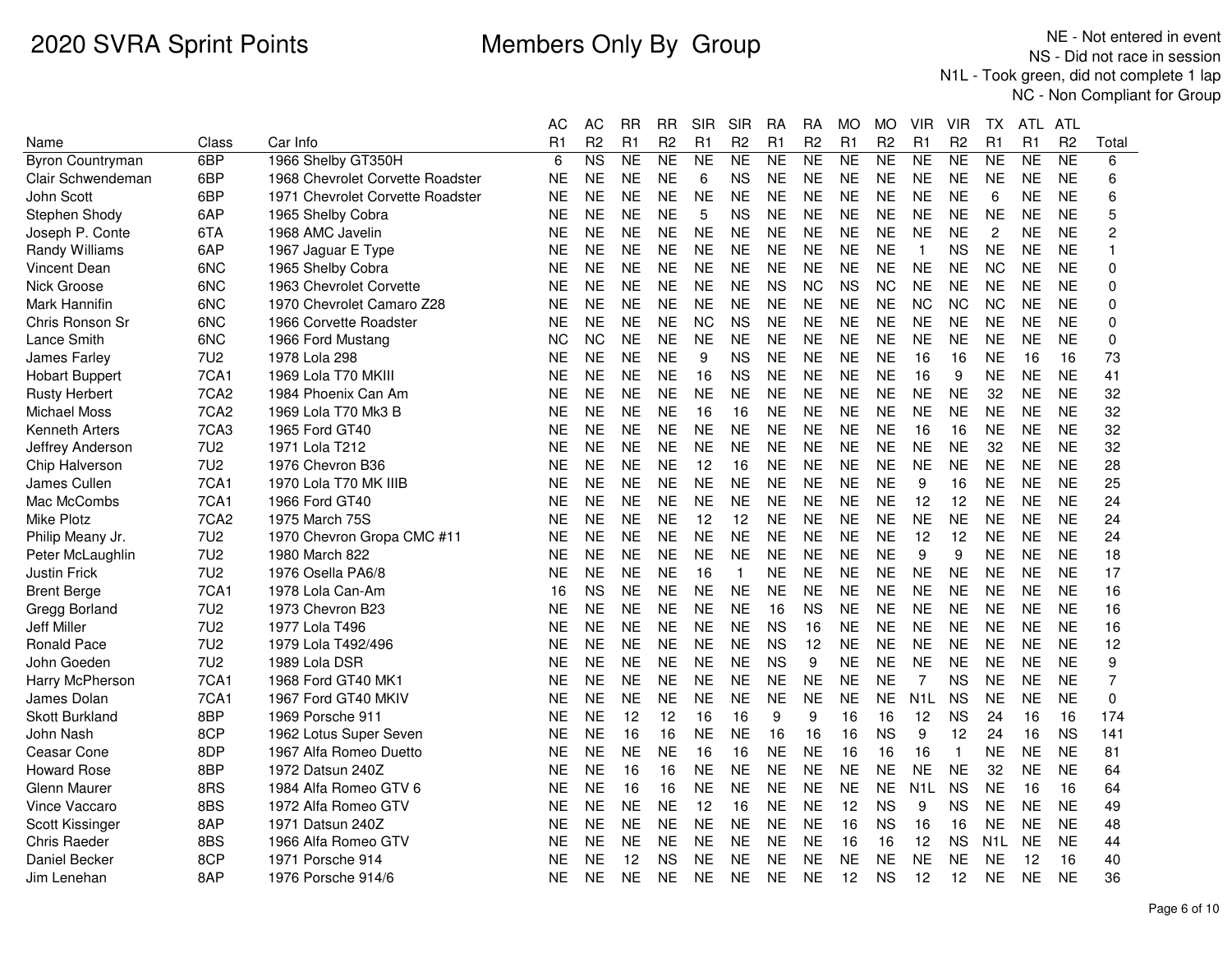|                         |                 |                                       | <b>AC</b> | <b>AC</b>      | <b>RR</b>      | <b>RR</b>      | <b>SIR</b>       | <b>SIR</b>     | RA             | <b>RA</b>      | <b>MO</b>        | МO             | <b>VIR</b>     | <b>VIR</b>       | ТX               | ATL       | ATL            |              |
|-------------------------|-----------------|---------------------------------------|-----------|----------------|----------------|----------------|------------------|----------------|----------------|----------------|------------------|----------------|----------------|------------------|------------------|-----------|----------------|--------------|
| Name                    | Class           | Car Info                              | R1        | R <sub>2</sub> | R <sub>1</sub> | R <sub>2</sub> | R1               | R <sub>2</sub> | R <sub>1</sub> | R <sub>2</sub> | R1               | R <sub>2</sub> | R1             | R <sub>2</sub>   | R1               | R1        | R <sub>2</sub> | Total        |
| Lisa Hansen             | 8BP             | 1969 Porsche 911S                     | <b>NE</b> | <b>NE</b>      | NE             | <b>NE</b>      | <b>NE</b>        | <b>NE</b>      | $\mathbf{1}$   | N <sub>S</sub> | <b>NE</b>        | <b>NE</b>      | <b>NE</b>      | <b>NE</b>        | 32               | <b>NE</b> | <b>NE</b>      | 33           |
| George F. Balbach       | 8AP             | 1966 Porsche 911                      | <b>NE</b> | <b>NE</b>      | <b>NE</b>      | <b>NE</b>      | <b>NE</b>        | <b>NE</b>      | 16             | 16             | <b>NE</b>        | <b>NE</b>      | NE             | <b>NE</b>        | <b>NE</b>        | <b>NE</b> | <b>NE</b>      | 32           |
| <b>Frank Boucher</b>    | 8BP             | 1969 Porsche 911S                     | <b>NE</b> | <b>NE</b>      | <b>NE</b>      | <b>NE</b>      | <b>NE</b>        | <b>NE</b>      | 16             | 16             | <b>NE</b>        | <b>NE</b>      | <b>NE</b>      | <b>NE</b>        | <b>NE</b>        | <b>NE</b> | <b>NE</b>      | 32           |
| Craig Lesinski          | 8BS             | 1976 BMW 2002                         | <b>NE</b> | <b>NE</b>      | <b>NE</b>      | NE             | <b>NE</b>        | <b>NE</b>      | <b>NE</b>      | <b>NE</b>      | <b>NE</b>        | <b>NE</b>      | <b>NE</b>      | <b>NE</b>        | <b>NE</b>        | 16        | 16             | 32           |
| Mark Nettesheim         | 8BS             | 1969 Datsun 510                       | 16        | 16             | <b>NE</b>      | <b>NE</b>      | <b>NE</b>        | <b>NE</b>      | <b>NE</b>      | <b>NE</b>      | <b>NE</b>        | <b>NE</b>      | <b>NE</b>      | <b>NE</b>        | <b>NE</b>        | <b>NE</b> | <b>NE</b>      | 32           |
| Greg Wold               | 8BS             | 1968 Datsun 510                       | <b>NE</b> | <b>NE</b>      | <b>NE</b>      | <b>NE</b>      | <b>NE</b>        | <b>NE</b>      | <b>NE</b>      | <b>NE</b>      | <b>NE</b>        | <b>NE</b>      | <b>NE</b>      | <b>NE</b>        | 32               | <b>NE</b> | <b>NE</b>      | 32           |
| Dwight Anderson         | 8BSL            | 1970 BMW 2002                         | <b>NE</b> | <b>NE</b>      | <b>NE</b>      | <b>NE</b>      | <b>NE</b>        | <b>NE</b>      | <b>NE</b>      | <b>NE</b>      | <b>NE</b>        | <b>NE</b>      | <b>NE</b>      | <b>NE</b>        | 32               | <b>NE</b> | <b>NE</b>      | 32           |
| Jim McDavid             | 8BSL            | 1970 Datsun 510                       | 16        | 16             | <b>NE</b>      | <b>NE</b>      | <b>NE</b>        | <b>NE</b>      | <b>NE</b>      | <b>NE</b>      | <b>NE</b>        | <b>NE</b>      | <b>NE</b>      | <b>NE</b>        | N <sub>1</sub> L | <b>NE</b> | <b>NE</b>      | 32           |
| Wayne Baker             | 8CP             | 1967 Porsche 911S                     | 16        | 16             | <b>NE</b>      | NE             | <b>NE</b>        | NE.            | NE             | <b>NE</b>      | <b>NE</b>        | <b>NE</b>      | NE             | <b>NE</b>        | <b>NE</b>        | <b>NE</b> | <b>NE</b>      | 32           |
| <b>Keith Dunbar</b>     | 8CP             | 1967 Lotus Elan                       | <b>NE</b> | <b>NE</b>      | <b>NE</b>      | <b>NE</b>      | <b>NE</b>        | <b>NE</b>      | <b>NE</b>      | <b>NE</b>      | N <sub>1</sub> L | <b>NS</b>      | 16             | 16               | <b>NE</b>        | <b>NE</b> | <b>NE</b>      | 32           |
| John Wilkins            | 8CP             | 1970 Datsun 240Z                      | <b>NE</b> | <b>NE</b>      | <b>NE</b>      | <b>NE</b>      | <b>NE</b>        | <b>NE</b>      | <b>NE</b>      | <b>NE</b>      | <b>NE</b>        | <b>NE</b>      | <b>NE</b>      | <b>NE</b>        | 32               | <b>NE</b> | <b>NE</b>      | 32           |
| <b>Patrick Paternie</b> | 8DP             | 1969 Porsche 912                      | 16        | 16             | <b>NE</b>      | <b>NE</b>      | <b>NE</b>        | <b>NE</b>      | <b>NE</b>      | <b>NE</b>      | <b>NE</b>        | <b>NE</b>      | <b>NE</b>      | <b>NE</b>        | <b>NE</b>        | <b>NE</b> | <b>NE</b>      | 32           |
| <b>Tom Benjamin</b>     | 8BS             | 1969 Alfa Romeo GTV                   | <b>NE</b> | <b>NE</b>      | <b>NE</b>      | <b>NE</b>      | 16               | 12             | <b>NE</b>      | <b>NE</b>      | <b>NE</b>        | <b>NE</b>      | <b>NE</b>      | <b>NE</b>        | <b>NE</b>        | <b>NE</b> | <b>NE</b>      | 28           |
| John Wiley              | 8AP             | 1977 Datsun 280Z                      | <b>NE</b> | <b>NE</b>      | <b>NE</b>      | <b>NE</b>      | <b>NE</b>        | <b>NE</b>      | <b>NE</b>      | <b>NE</b>      | 9                | 16             | <b>NE</b>      | <b>NE</b>        | <b>NE</b>        | <b>NE</b> | <b>NE</b>      | 25           |
| <b>Ryan Festerling</b>  | 8BP             | 1969 Porsche 911S                     | <b>NE</b> | <b>NE</b>      | <b>NE</b>      | <b>NE</b>      | <b>NE</b>        | <b>NE</b>      | 12             | 12             | <b>NE</b>        | <b>NE</b>      | <b>NE</b>      | <b>NE</b>        | <b>NE</b>        | <b>NE</b> | <b>NE</b>      | 24           |
| Craig Hauenstein        | 8BS             | 1968 BMW 2002                         | 12        | 12             | <b>NE</b>      | <b>NE</b>      | <b>NE</b>        | <b>NE</b>      | <b>NE</b>      | <b>NE</b>      | <b>NE</b>        | <b>NE</b>      | NE             | <b>NE</b>        | <b>NE</b>        | <b>NE</b> | <b>NE</b>      | 24           |
| Bernardo D. Martinez    | 8BS             | 1972 Alfa Romeo Berlina               | <b>NE</b> | <b>NE</b>      | <b>NE</b>      | <b>NE</b>      | <b>NE</b>        | <b>NE</b>      | <b>NE</b>      | <b>NE</b>      | <b>NE</b>        | <b>NE</b>      | <b>NE</b>      | <b>NE</b>        | 24               | <b>NE</b> | <b>NE</b>      | 24           |
| Rob Bellevue            | 8BSL            | 1971 BMW 2002                         | 12        | 12             | <b>NE</b>      | <b>NE</b>      | <b>NE</b>        | <b>NE</b>      | <b>NE</b>      | <b>NE</b>      | <b>NE</b>        | <b>NE</b>      | <b>NE</b>      | <b>NE</b>        | <b>NE</b>        | <b>NE</b> | <b>NE</b>      | 24           |
| <b>Robert Mocas</b>     | 8DP             | 1969 Alfa Romeo Spider                | <b>NE</b> | <b>NE</b>      | <b>NE</b>      | <b>NE</b>      | <b>NE</b>        | <b>NE</b>      | <b>NE</b>      | <b>NE</b>      | 12               | 12             | <b>NE</b>      | <b>NE</b>        | <b>NE</b>        | <b>NE</b> | <b>NE</b>      | 24           |
| <b>Steve Rauh</b>       | 8BS             | 1972 Alfa Romeo GTV 2000              | <b>NE</b> | <b>NE</b>      | <b>NE</b>      | <b>NE</b>      | <b>NE</b>        | <b>NE</b>      | <b>NE</b>      | <b>NE</b>      | 9                | 12             | <b>NE</b>      | <b>NE</b>        | <b>NE</b>        | <b>NE</b> | <b>NE</b>      | 21           |
| Dave Vincent            | 8AP             | 1972 Datsun 240Z                      | <b>NE</b> | <b>NE</b>      | <b>NE</b>      | <b>NE</b>      | <b>NE</b>        | <b>NE</b>      | <b>NE</b>      | <b>NE</b>      | $\overline{7}$   | 12             | <b>NE</b>      | <b>NE</b>        | <b>NE</b>        | <b>NE</b> | <b>NE</b>      | 19           |
| <b>Rob Miller</b>       | 8CP             | 1971 Datsun 240Z                      | <b>NE</b> | <b>NE</b>      | <b>NE</b>      | <b>NE</b>      | <b>NE</b>        | <b>NE</b>      | <b>NE</b>      | <b>NE</b>      | <b>NE</b>        | <b>NE</b>      | <b>NE</b>      | <b>NE</b>        | 18               | <b>NE</b> | <b>NE</b>      | 18           |
| James Cullen            | 8BP             | 1972 Porsche 914/6                    | <b>NE</b> | <b>NE</b>      | <b>NE</b>      | <b>NE</b>      | <b>NE</b>        | <b>NE</b>      | <b>NE</b>      | <b>NE</b>      | <b>NE</b>        | <b>NE</b>      | 16             | N <sub>1</sub> L | <b>NE</b>        | <b>NE</b> | <b>NE</b>      | 16           |
| <b>Ray Stephens</b>     | 8BP             | 1968 Porsche 911S                     | <b>NS</b> | 16             | <b>NE</b>      | <b>NE</b>      | <b>NE</b>        | <b>NE</b>      | <b>NE</b>      | <b>NE</b>      | <b>NE</b>        | <b>NE</b>      | <b>NE</b>      | <b>NE</b>        | <b>NE</b>        | <b>NE</b> | <b>NE</b>      | 16           |
| Nicholas Piekarski      | 8BS             | 1969 Datsun 510                       | <b>NE</b> | <b>NE</b>      | <b>NE</b>      | <b>NE</b>      | <b>NE</b>        | <b>NE</b>      | <b>NS</b>      | 16             | <b>NE</b>        | <b>NE</b>      | <b>NE</b>      | <b>NE</b>        | <b>NE</b>        | <b>NE</b> | <b>NE</b>      | 16           |
| <b>Andrew Doll</b>      | 8CP             | 1970 Datsun 240Z                      | <b>NE</b> | <b>NE</b>      | <b>NE</b>      | <b>NE</b>      | <b>NE</b>        | <b>NE</b>      | <b>NE</b>      | <b>NE</b>      | <b>NE</b>        | <b>NE</b>      | $\overline{7}$ | 9                | <b>NE</b>        | <b>NE</b> | <b>NE</b>      | 16           |
| Tom Vail Jr             | 8AP             | 1974 Ferrari 308 GT4                  | ΝE        | NE.            | <b>NE</b>      | NE             | <b>NE</b>        | NE.            | <b>NE</b>      | <b>NE</b>      | 6                | 9              | NE             | NE               | <b>NE</b>        | <b>NE</b> | <b>NE</b>      | 15           |
| <b>Chris Candee</b>     | 8AP             | 1968 Porsche 911                      | <b>NE</b> | <b>NE</b>      | <b>NE</b>      | <b>NE</b>      | <b>NE</b>        | <b>NE</b>      | <b>NS</b>      | 12             | <b>NE</b>        | <b>NE</b>      | <b>NE</b>      | <b>NE</b>        | <b>NE</b>        | <b>NE</b> | <b>NE</b>      | 12           |
| <b>Paul Stinson</b>     | 8CP             | 1963 Lotus Super 7                    | <b>NE</b> | <b>NE</b>      | <b>NE</b>      | <b>NE</b>      | <b>NE</b>        | <b>NE</b>      | <b>NE</b>      | <b>NE</b>      | <b>NE</b>        | <b>NE</b>      | 12             | <b>NS</b>        | <b>NE</b>        | <b>NE</b> | <b>NE</b>      | 12           |
| Doug Warneke            | 8CP             | 1962 Lotus Super 7                    | 12        | <b>NS</b>      | <b>NE</b>      | <b>NE</b>      | <b>NE</b>        | <b>NE</b>      | <b>NE</b>      | <b>NE</b>      | <b>NE</b>        | <b>NE</b>      | <b>NE</b>      | <b>NE</b>        | <b>NE</b>        | <b>NE</b> | <b>NE</b>      | 12           |
| John Westberg           | 8CP             | 1972 Porsche 914                      | <b>NE</b> | <b>NE</b>      | <b>NE</b>      | <b>NE</b>      | <b>NE</b>        | <b>NE</b>      | <b>NS</b>      | 12             | <b>NE</b>        | <b>NE</b>      | <b>NE</b>      | <b>NE</b>        | <b>NE</b>        | <b>NE</b> | <b>NE</b>      | 12           |
| Denny Wilson            | 8CP             | 1962 Lotus Super 7                    | <b>NE</b> | <b>NE</b>      | <b>NE</b>      | <b>NE</b>      | <b>NE</b>        | <b>NE</b>      | <b>NE</b>      | <b>NE</b>      | 12               | <b>NS</b>      | <b>NE</b>      | <b>NE</b>        | <b>NE</b>        | <b>NE</b> | <b>NE</b>      | 12           |
| David Bearden           | 8AP             | 1972 Porsche 911 RS                   | <b>NE</b> | <b>NE</b>      | <b>NE</b>      | <b>NE</b>      | <b>NE</b>        | <b>NE</b>      | <b>NE</b>      | <b>NE</b>      | <b>NE</b>        | <b>NE</b>      | 9              | <b>NS</b>        | <b>NE</b>        | <b>NE</b> | <b>NE</b>      | 9            |
| George Wright           | 8AP             | 1972 Datsun 240Z                      | <b>NE</b> | <b>NE</b>      | <b>NE</b>      | <b>NE</b>      | <b>NE</b>        | <b>NE</b>      | <b>NE</b>      | <b>NE</b>      | 5                | <b>NS</b>      | <b>NE</b>      | <b>NE</b>        | <b>NE</b>        | <b>NE</b> | <b>NE</b>      | 5            |
| <b>Richard Naze</b>     | 8CP             | 1972 Porsche 911                      | <b>NE</b> | <b>NE</b>      | <b>NE</b>      | <b>NE</b>      | <b>NE</b>        | <b>NE</b>      | <b>NE</b>      | <b>NE</b>      | $\mathbf{1}$     | <b>NS</b>      | <b>NE</b>      | <b>NE</b>        | <b>NE</b>        | <b>NE</b> | <b>NE</b>      | $\mathbf{1}$ |
| <b>Blake May</b>        | 8N <sub>C</sub> | 1974 BMW 2002                         | <b>NE</b> | <b>NE</b>      | <b>NE</b>      | <b>NE</b>      | N <sub>1</sub> L | <b>NS</b>      | <b>NE</b>      | <b>NE</b>      | <b>NE</b>        | <b>NE</b>      | <b>NE</b>      | <b>NE</b>        | <b>NE</b>        | <b>NE</b> | <b>NE</b>      | $\mathbf 0$  |
| Lewis Cooper Jr         | 9BOSS           | 2007 Panoz DP01                       | <b>NE</b> | <b>NE</b>      | <b>NE</b>      | <b>NE</b>      | <b>NE</b>        | <b>NE</b>      | <b>NE</b>      | <b>NE</b>      | <b>NE</b>        | <b>NE</b>      | 16             | 16               | 24               | 16        | 16             | 88           |
| James Johnston          | 9F3             | 2004 Swift O14 Atlantic               | <b>NE</b> | <b>NE</b>      | <b>NE</b>      | <b>NE</b>      | <b>NE</b>        | <b>NE</b>      | 16             | 16             | 16               | 16             | NE             | <b>NE</b>        | 18               | <b>NE</b> | <b>NE</b>      | 82           |
| Jacek Mucha             | 9F <sub>3</sub> | 2006 Swift 016                        | <b>NE</b> | <b>NE</b>      | 16             | 16             | 16               | 16             | <b>NE</b>      | <b>NE</b>      | <b>NE</b>        | <b>NE</b>      | <b>NE</b>      | <b>NE</b>        | <b>NE</b>        | <b>NE</b> | <b>NE</b>      | 64           |
| <b>Alain Matrat</b>     | 9F <sub>2</sub> | 1987 Martini MK 53 Super Vee MK 53-02 | <b>NE</b> | <b>NE</b>      | <b>NE</b>      | <b>NE</b>      | 16               | 16             | <b>NE</b>      | <b>NE</b>      | 12               | 16             | NE             | <b>NE</b>        | <b>NE</b>        | <b>NE</b> | <b>NE</b>      | 60           |
| Michael Hummel          | 9F <sub>2</sub> | 1997 Van Diemen RF97                  | <b>NE</b> | <b>NE</b>      | <b>NE</b>      | <b>NE</b>      | <b>NE</b>        | <b>NE</b>      | <b>NE</b>      | <b>NE</b>      | 9                | 12             | NE             | <b>NE</b>        | 18               | <b>NE</b> | <b>NE</b>      | 39           |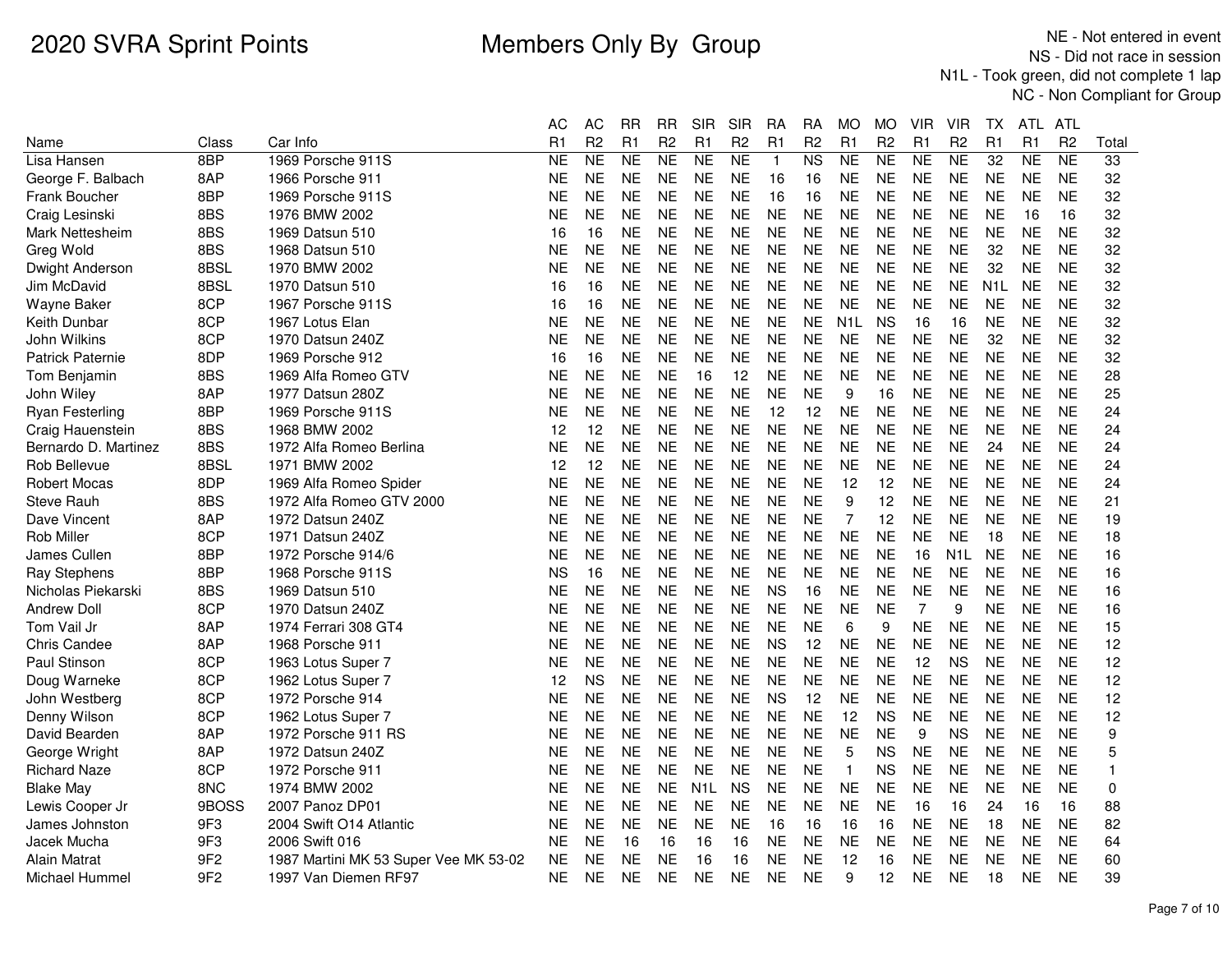|                          |                 |                                    | <b>AC</b> | AC             | <b>RR</b> | <b>RR</b>      | <b>SIR</b> | <b>SIR</b>     | RA               | <b>RA</b>       | <b>MO</b>      | <b>MO</b>        | <b>VIR</b>       | VIR            | ТX             | ATL       | ATL            |                |
|--------------------------|-----------------|------------------------------------|-----------|----------------|-----------|----------------|------------|----------------|------------------|-----------------|----------------|------------------|------------------|----------------|----------------|-----------|----------------|----------------|
| Name                     | Class           | Car Info                           | R1        | R <sub>2</sub> | R1        | R <sub>2</sub> | R1         | R <sub>2</sub> | R1               | R <sub>2</sub>  | R <sub>1</sub> | R <sub>2</sub>   | R1               | R <sub>2</sub> | R1             | R1        | R <sub>2</sub> | Total          |
| <b>Brett Johnston</b>    | 9F3             | 2004 Mazda Pro Mazda               | <b>NE</b> | <b>NE</b>      | <b>NE</b> | <b>NE</b>      | <b>NE</b>  | <b>NE</b>      | N <sub>S</sub>   | $\overline{12}$ | 12             | 12               | <b>NE</b>        | <b>NE</b>      | NE             | <b>NE</b> | <b>NE</b>      | 36             |
| <b>Bakir Begovic</b>     | 9BOSS           | 1998 Benetton Formula One B198     | <b>NE</b> | <b>NE</b>      | <b>NE</b> | <b>NE</b>      | <b>NE</b>  | <b>NE</b>      | <b>NE</b>        | <b>NE</b>       | <b>NE</b>      | <b>NE</b>        | <b>NE</b>        | <b>NE</b>      | 32             | <b>NE</b> | <b>NE</b>      | 32             |
| Lee Brahin               | 9F1             | 2008 Dallara Infinity              | <b>NE</b> | <b>NE</b>      | <b>NE</b> | <b>NE</b>      | <b>NE</b>  | <b>NE</b>      | <b>NE</b>        | <b>NE</b>       | <b>NE</b>      | <b>NE</b>        | <b>NE</b>        | <b>NE</b>      | 32             | <b>NE</b> | <b>NE</b>      | 32             |
| Glenn Bilawsky           | 9F <sub>2</sub> | 1998 Swift Formula Atlantic        | <b>NE</b> | <b>NE</b>      | <b>NE</b> | <b>NE</b>      | <b>NE</b>  | <b>NE</b>      | <b>NE</b>        | <b>NE</b>       | <b>NE</b>      | <b>NE</b>        | <b>NE</b>        | <b>NE</b>      | 32             | <b>NE</b> | <b>NE</b>      | 32             |
| Mark Sherwood            | 9F <sub>2</sub> | 1995 Ralt RT41                     | <b>NE</b> | <b>NE</b>      | <b>NE</b> | <b>NE</b>      | <b>NE</b>  | <b>NE</b>      | <b>NE</b>        | <b>NE</b>       | <b>NE</b>      | <b>NE</b>        | 16               | 16             | <b>NE</b>      | <b>NE</b> | <b>NE</b>      | 32             |
| Hans Peter               | 9F <sub>3</sub> | 2006 Swift 016                     | <b>NE</b> | <b>NE</b>      | <b>NE</b> | <b>NE</b>      | <b>NE</b>  | <b>NE</b>      | <b>NE</b>        | <b>NE</b>       | <b>NE</b>      | <b>NE</b>        | <b>NE</b>        | <b>NE</b>      | 32             | <b>NE</b> | <b>NE</b>      | 32             |
| <b>Tom Fraelich</b>      | 9FC             | 1979 March Super Vee               | <b>NE</b> | <b>NE</b>      | <b>NE</b> | <b>NE</b>      | <b>NE</b>  | <b>NE</b>      | <b>NE</b>        | <b>NE</b>       | 16             | 16               | <b>NE</b>        | <b>NE</b>      | <b>NE</b>      | <b>NE</b> | <b>NS</b>      | 32             |
| James Johnston Jr.       | 9F <sub>3</sub> | 2004 Mazda Pro Formula             | <b>NE</b> | <b>NE</b>      | <b>NE</b> | <b>NE</b>      | <b>NE</b>  | <b>NE</b>      | <b>NE</b>        | <b>NE</b>       | 9              | 9                | NE               | <b>NE</b>      | 10             | <b>NE</b> | <b>NE</b>      | 28             |
| <b>Bruce Hamilton</b>    | 9F1             | 2008 Dallara Infinity              | NE        | <b>NE</b>      | <b>NE</b> | NE             | <b>NE</b>  | <b>NE</b>      | <b>NE</b>        | <b>NE</b>       | <b>NE</b>      | <b>NE</b>        | NE               | <b>NE</b>      | 24             | <b>NE</b> | <b>NE</b>      | 24             |
| Doris Siebert            | 9F <sub>2</sub> | 2008 Dallara F007                  | <b>NE</b> | <b>NE</b>      | <b>NE</b> | <b>NE</b>      | <b>NE</b>  | <b>NE</b>      | <b>NE</b>        | <b>NE</b>       | <b>NE</b>      | <b>NE</b>        | <b>NE</b>        | <b>NE</b>      | 24             | <b>NE</b> | <b>NE</b>      | 24             |
| <b>Stuart Crow</b>       | 9F <sub>3</sub> | 1992 Ralt RT40                     | <b>NE</b> | <b>NE</b>      | <b>NE</b> | <b>NE</b>      | <b>NE</b>  | <b>NE</b>      | <b>NE</b>        | <b>NE</b>       | <b>NE</b>      | <b>NE</b>        | <b>NE</b>        | <b>NE</b>      | 24             | <b>NE</b> | <b>NE</b>      | 24             |
| <b>Robert Baloh</b>      | 9F <sub>3</sub> | 2006 Mazda Pro Formula Mazda       | <b>NE</b> | <b>NE</b>      | <b>NE</b> | <b>NE</b>      | <b>NE</b>  | <b>NE</b>      | N <sub>1</sub> L | 9               | $\overline{7}$ | $\overline{7}$   | <b>NE</b>        | <b>NE</b>      | <b>NE</b>      | <b>NE</b> | <b>NE</b>      | 23             |
| Jerome Mee               | 9BOSS           | 2015 Dallara F2                    | <b>NE</b> | <b>NE</b>      | <b>NE</b> | <b>NE</b>      | <b>NE</b>  | <b>NE</b>      | <b>NE</b>        | <b>NE</b>       | <b>NE</b>      | <b>NE</b>        | <b>NE</b>        | <b>NE</b>      | 18             | <b>NE</b> | <b>NE</b>      | 18             |
| <b>Travis Engen</b>      | 9F1             | 2001 Lola T97/20                   | <b>NE</b> | <b>NE</b>      | <b>NE</b> | <b>NE</b>      | <b>NE</b>  | <b>NE</b>      | <b>NE</b>        | <b>NE</b>       | <b>NE</b>      | <b>NE</b>        | <b>NE</b>        | <b>NE</b>      | 18             | <b>NE</b> | <b>NE</b>      | 18             |
| Sebastian Coppola        | 9FA5            | 1970 Lola T192                     | <b>NE</b> | <b>NE</b>      | <b>NE</b> | <b>NE</b>      | <b>NE</b>  | <b>NE</b>      | <b>NE</b>        | <b>NE</b>       | 16             | $\mathbf{1}$     | <b>NE</b>        | <b>NE</b>      | <b>NE</b>      | <b>NE</b> | <b>NE</b>      | 17             |
| Joel Quadracci           | 9F1             | 1997 Lola Indy Lites               | <b>NE</b> | <b>NE</b>      | <b>NE</b> | <b>NE</b>      | <b>NE</b>  | <b>NE</b>      | <b>NS</b>        | 16              | <b>NE</b>      | NE.              | NE               | <b>NE</b>      | <b>NE</b>      | <b>NE</b> | <b>NE</b>      | 16             |
| Craig Campbell           | 9F <sub>2</sub> | 1994 Van Diemen RF 94              | <b>NE</b> | <b>NE</b>      | <b>NE</b> | <b>NE</b>      | <b>NE</b>  | <b>NE</b>      | <b>NE</b>        | <b>NE</b>       | 16             | <b>NS</b>        | <b>NE</b>        | <b>NE</b>      | <b>NE</b>      | <b>NE</b> | <b>NE</b>      | 16             |
| Damian della Santina     | 9F <sub>2</sub> | 1991 Swift DB4                     | 16        | <b>NS</b>      | <b>NE</b> | <b>NE</b>      | <b>NE</b>  | <b>NE</b>      | <b>NE</b>        | <b>NE</b>       | <b>NE</b>      | <b>NE</b>        | <b>NE</b>        | <b>NE</b>      | <b>NE</b>      | <b>NE</b> | <b>NE</b>      | 16             |
| Jim Booth                | 9F3             | 2018 Ligier JS F3                  | NE        | <b>NE</b>      | <b>NE</b> | <b>NE</b>      | <b>NE</b>  | <b>NE</b>      | <b>NE</b>        | <b>NE</b>       | <b>NE</b>      | <b>NE</b>        | <b>NE</b>        | <b>NE</b>      | <b>NE</b>      | 16        | <b>NS</b>      | 16             |
| <b>Ed Swart</b>          | 9FA             | 1978 Chevron B45- FA               | 16        | <b>NS</b>      | <b>NE</b> | NE             | <b>NE</b>  | <b>NE</b>      | <b>NE</b>        | <b>NE</b>       | <b>NE</b>      | <b>NE</b>        | NE               | <b>NE</b>      | <b>NE</b>      | <b>NE</b> | <b>NE</b>      | 16             |
| Robert Burnside          | 9FB             | 1973 Brabham BT40                  | <b>NE</b> | <b>NE</b>      | <b>NE</b> | <b>NE</b>      | <b>NE</b>  | <b>NE</b>      | <b>NS</b>        | 16              | <b>NE</b>      | <b>NE</b>        | <b>NE</b>        | <b>NE</b>      | <b>NE</b>      | <b>NE</b> | <b>NE</b>      | 16             |
| <b>Edward Copley</b>     | 9F <sub>2</sub> | 1980 Ralt RT4                      | <b>NE</b> | <b>NE</b>      | <b>NE</b> | <b>NE</b>      | <b>NE</b>  | <b>NE</b>      | <b>NE</b>        | <b>NE</b>       | <b>NE</b>      | <b>NE</b>        | <b>NE</b>        | <b>NE</b>      | 14             | <b>NE</b> | <b>NE</b>      | 14             |
| Kevin Bury               | 9F3             | 2004 Mazda Pro Mazda               | <b>NE</b> | <b>NE</b>      | <b>NE</b> | <b>NE</b>      | <b>NE</b>  | <b>NE</b>      | <b>NE</b>        | <b>NE</b>       | <b>NE</b>      | <b>NE</b>        | <b>NE</b>        | <b>NE</b>      | 14             | <b>NE</b> | <b>NE</b>      | 14             |
| <b>Patrick Bennett</b>   | 9BOSS           | 1987 March 87C                     | <b>NE</b> | <b>NE</b>      | <b>NE</b> | <b>NE</b>      | <b>NE</b>  | <b>NE</b>      | <b>NE</b>        | <b>NE</b>       | <b>NE</b>      | <b>NE</b>        | N <sub>1</sub> L | 12             | <b>NE</b>      | <b>NE</b> | <b>NE</b>      | 12             |
| <b>Thomas Pankratz</b>   | 9F1             | 2007 Dallara Indy Lights           | <b>NE</b> | <b>NE</b>      | <b>NE</b> | <b>NE</b>      | <b>NE</b>  | <b>NE</b>      | <b>NS</b>        | 12              | <b>NE</b>      | <b>NE</b>        | <b>NE</b>        | <b>NE</b>      | <b>NE</b>      | <b>NE</b> | <b>NE</b>      | 12             |
| <b>Wesley Cunningham</b> | 9F3             | 2004 Elan Pro Formula Mazda        | <b>NE</b> | <b>NE</b>      | <b>NE</b> | <b>NE</b>      | <b>NE</b>  | <b>NE</b>      | <b>NE</b>        | <b>NE</b>       | <b>NE</b>      | <b>NE</b>        | <b>NE</b>        | <b>NE</b>      | 12             | <b>NE</b> | <b>NE</b>      | 12             |
| <b>Justin Frick</b>      | 9F1             | 1997 Lola 97/20                    | <b>NE</b> | <b>NE</b>      | <b>NE</b> | <b>NE</b>      | <b>NE</b>  | <b>NE</b>      | <b>NE</b>        | <b>NE</b>       | <b>NE</b>      | <b>NE</b>        | <b>NE</b>        | <b>NE</b>      | $\overline{c}$ | <b>NE</b> | <b>NE</b>      | $\overline{c}$ |
| Mike Plotz               | 9F <sub>2</sub> | 1986 Ralt RT4                      | <b>NE</b> | <b>NE</b>      | <b>NE</b> | <b>NE</b>      | <b>NE</b>  | <b>NE</b>      | <b>NS</b>        | $\mathbf{1}$    | <b>NE</b>      | <b>NE</b>        | <b>NE</b>        | <b>NE</b>      | <b>NE</b>      | <b>NE</b> | <b>NE</b>      | $\mathbf{1}$   |
| <b>Bruce Raymond</b>     | 10GT2           | 1985 Pontiac Firebird              | <b>NE</b> | <b>NE</b>      | <b>NE</b> | <b>NE</b>      | 9          | 12             | <b>NE</b>        | <b>NE</b>       | <b>NE</b>      | <b>NE</b>        | 16               | 9              | <b>NE</b>      | 12        | 12             | 70             |
| Alan Davison             | 10GT3           | 2000 Panoz GTS                     | <b>NE</b> | <b>NE</b>      | <b>NE</b> | <b>NE</b>      | 16         | 16             | <b>NE</b>        | <b>NE</b>       | <b>NE</b>      | <b>NE</b>        | <b>NE</b>        | <b>NE</b>      | 32             | <b>NE</b> | <b>NE</b>      | 64             |
| Marc Sharinn             | 10GT4           | 2015 Dodge Challenger              | <b>NE</b> | <b>NE</b>      | <b>NE</b> | <b>NE</b>      | 16         | 16             | <b>NS</b>        | 12              | <b>NS</b>      | N <sub>1</sub> L | 9                | <b>NS</b>      | <b>NE</b>      | <b>NE</b> | <b>NE</b>      | 53             |
| <b>Randal Cassling</b>   | 10IGT           | 2001 Porsche GT3 RS                | <b>NE</b> | <b>NE</b>      | <b>NE</b> | <b>NE</b>      | 16         | <b>NS</b>      | 16               | <b>NS</b>       | <b>NE</b>      | <b>NE</b>        | <b>NE</b>        | <b>NE</b>      | <b>NE</b>      | 16        | <b>NS</b>      | 48             |
| <b>Steve Beck</b>        | <b>10SC2</b>    | 1995 Ford Thunderbird              | <b>NS</b> | 16             | <b>NE</b> | <b>NE</b>      | <b>NE</b>  | <b>NE</b>      | <b>NE</b>        | <b>NE</b>       | <b>NE</b>      | <b>NE</b>        | <b>NE</b>        | <b>NE</b>      | 32             | <b>NE</b> | <b>NE</b>      | 48             |
| Samuel LeComte           | <b>10SC3</b>    | 2006 Chevrolet Monte Carlo         | <b>NE</b> | <b>NE</b>      | <b>NE</b> | <b>NE</b>      | <b>NE</b>  | <b>NE</b>      | <b>NE</b>        | <b>NE</b>       | <b>NE</b>      | <b>NE</b>        | 16               | <b>NS</b>      | 32             | <b>NE</b> | <b>NE</b>      | 48             |
| <b>Steven Davison</b>    | 10GT4           | 2008 Aston Martin N24              | <b>NE</b> | <b>NE</b>      | <b>NE</b> | <b>NE</b>      | 7          | 9              | <b>NE</b>        | <b>NE</b>       | <b>NE</b>      | <b>NE</b>        | 12               | 16             | <b>NE</b>      | <b>NE</b> | <b>NE</b>      | 44             |
| Debbie Cloud             | 10GT4           | 2018 Chevrolet Camaro              | <b>NE</b> | <b>NE</b>      | <b>NE</b> | <b>NE</b>      | 9          | <b>NS</b>      | <b>NE</b>        | <b>NE</b>       | <b>NE</b>      | <b>NE</b>        | <b>NE</b>        | <b>NE</b>      | 32             | <b>NE</b> | <b>NE</b>      | 41             |
| Harry Hinkle             | 10GT4           | 2013 Dodge Challenger              | <b>NE</b> | <b>NE</b>      | <b>NE</b> | <b>NE</b>      | <b>NE</b>  | <b>NE</b>      | <b>NE</b>        | <b>NE</b>       | 16             | 16               | 5                | <b>NS</b>      | <b>NE</b>      | <b>NE</b> | <b>NE</b>      | 37             |
| <b>Preston Rise</b>      | 10GT1           | 1979 Chevrolet Monza               | <b>NE</b> | <b>NE</b>      | <b>NE</b> | <b>NE</b>      | <b>NE</b>  | <b>NE</b>      | <b>NE</b>        | <b>NE</b>       | <b>NS</b>      | 16               | 16               | <b>NS</b>      | <b>NE</b>      | <b>NE</b> | <b>NE</b>      | 32             |
| <b>Tony Ave</b>          | 10GT2           | 1995 Ford Mustang                  | <b>NE</b> | <b>NE</b>      | <b>NE</b> | <b>NE</b>      | <b>NE</b>  | <b>NE</b>      | <b>NE</b>        | <b>NE</b>       | <b>NE</b>      | <b>NE</b>        | 16               | 16             | <b>NE</b>      | <b>NE</b> | <b>NE</b>      | 32             |
| <b>Rick Jeffery</b>      | 10GT2           | 1985 Chevrolet Camaro Z28 Protofab | <b>NE</b> | <b>NE</b>      | <b>NE</b> | <b>NE</b>      | <b>NE</b>  | <b>NE</b>      | <b>NE</b>        | <b>NE</b>       | <b>NE</b>      | <b>NE</b>        | <b>NE</b>        | <b>NE</b>      | 32             | <b>NE</b> | <b>NE</b>      | 32             |
| Jay Kjoller              | 10GT2           | 1980 Porsche 911                   | NE        | <b>NE</b>      | <b>NE</b> | NE             | <b>NE</b>  | <b>NE</b>      | <b>NE</b>        | <b>NE</b>       | 16             | 16               | NE               | <b>NE</b>      | <b>NE</b>      | <b>NE</b> | <b>NE</b>      | 32             |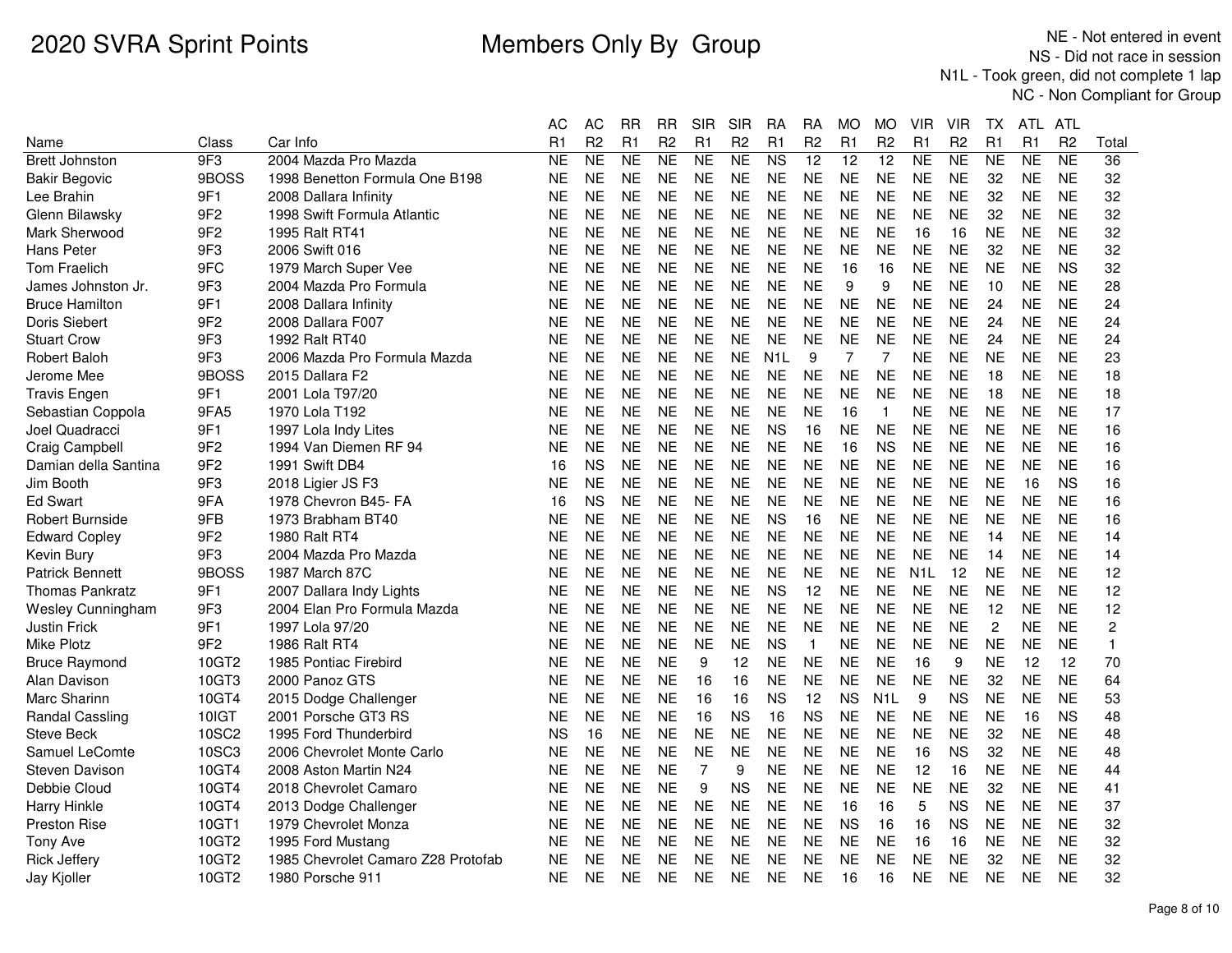|                       |              |                                | АC             | <b>AC</b>      | <b>RR</b> | <b>RR</b>      | <b>SIR</b>     | <b>SIR</b>     | <b>RA</b>      | <b>RA</b>      | <b>MO</b>       | <b>MO</b>      | <b>VIR</b>     | <b>VIR</b>       | TX        | <b>ATL</b> | ATL            |                 |
|-----------------------|--------------|--------------------------------|----------------|----------------|-----------|----------------|----------------|----------------|----------------|----------------|-----------------|----------------|----------------|------------------|-----------|------------|----------------|-----------------|
| Name                  | Class        | Car Info                       | R1             | R <sub>2</sub> | R1        | R <sub>2</sub> | R1             | R <sub>2</sub> | R <sub>1</sub> | R <sub>2</sub> | R1              | R <sub>2</sub> | R1             | R <sub>2</sub>   | R1        | R1         | R <sub>2</sub> | Total           |
| <b>Reed Kryder</b>    | 10GT3        | 1992 Nissan 240SX              | <b>NE</b>      | <b>NE</b>      | <b>NE</b> | <b>NE</b>      | <b>NE</b>      | <b>NE</b>      | <b>NE</b>      | NE             | $\overline{16}$ | 16             | <b>NE</b>      | <b>NE</b>        | <b>NE</b> | <b>NE</b>  | <b>NE</b>      | $\overline{32}$ |
| <b>Charles Coker</b>  | 10GT4        | 1999 Porsche 996 GT3 Cup       | <b>NE</b>      | <b>NE</b>      | 16        | 16             | <b>NE</b>      | <b>NE</b>      | <b>NE</b>      | <b>NE</b>      | <b>NE</b>       | <b>NE</b>      | <b>NE</b>      | <b>NE</b>        | <b>NE</b> | <b>NE</b>  | <b>NE</b>      | 32              |
| Ray Evernham          | 10GT4        | 2011 Chevrolet Corvette        | <b>NE</b>      | <b>NE</b>      | <b>NE</b> | <b>NE</b>      | <b>NE</b>      | <b>NE</b>      | <b>NE</b>      | <b>NE</b>      | <b>NE</b>       | <b>NE</b>      | <b>NE</b>      | <b>NE</b>        | <b>NE</b> | 16         | 16             | 32              |
| Dave Handy            | 10SC2        | 1992 Chevrolet Monte Carlo     | <b>NE</b>      | <b>NE</b>      | <b>NE</b> | <b>NE</b>      | <b>NE</b>      | <b>NE</b>      | <b>NE</b>      | <b>NE</b>      | <b>NE</b>       | <b>NE</b>      | 16             | 16               | <b>NE</b> | <b>NE</b>  | <b>NE</b>      | 32              |
| Stephen Papalas       | <b>10SC2</b> | 1993 Chevrolet Lumina          | ΝE             | <b>NE</b>      | <b>NE</b> | <b>NE</b>      | 16             | 16             | NE             | <b>NE</b>      | <b>NE</b>       | <b>NE</b>      | <b>NE</b>      | <b>NE</b>        | <b>NE</b> | <b>NE</b>  | <b>NE</b>      | 32              |
| Scott Borchetta       | 10SC3        | 2003 Dodge Nascar CupCar       | <b>NE</b>      | <b>NE</b>      | <b>NE</b> | <b>NE</b>      | 16             | <b>NS</b>      | <b>NE</b>      | <b>NE</b>      | 16              | <b>NS</b>      | <b>NE</b>      | <b>NE</b>        | <b>NE</b> | CO         | <b>NS</b>      | 32              |
| Mark Sasko            | 10SC3        | 2006 Dodge Charger             | 16             | 16             | <b>NE</b> | <b>NE</b>      | <b>NE</b>      | <b>NE</b>      | <b>NE</b>      | <b>NE</b>      | <b>NE</b>       | <b>NE</b>      | <b>NE</b>      | <b>NE</b>        | <b>NE</b> | <b>NE</b>  | <b>NE</b>      | 32              |
| <b>Willy Todd</b>     | 10SC4        | 2008 Ford Fusion               | NE             | <b>NE</b>      | <b>NE</b> | <b>NE</b>      | <b>NE</b>      | <b>NE</b>      | 16             | 16             | <b>NE</b>       | <b>NE</b>      | <b>NE</b>      | <b>NE</b>        | <b>NE</b> | <b>NE</b>  | <b>NE</b>      | 32              |
| Karman Cusack         | 10GT2        | 1990 Oldsmobile Cutlass        | NE             | <b>NE</b>      | <b>NE</b> | <b>NE</b>      | 12             | 16             | <b>NE</b>      | <b>NE</b>      | <b>NE</b>       | <b>NE</b>      | <b>NE</b>      | <b>NE</b>        | <b>NE</b> | <b>NE</b>  | <b>NE</b>      | 28              |
| Lance Ausec           | 10GT4        | 2014 Camaro Z28                | <b>NE</b>      | <b>NE</b>      | <b>NE</b> | <b>NE</b>      | <b>NE</b>      | <b>NE</b>      | <b>NE</b>      | <b>NE</b>      | <b>NE</b>       | <b>NE</b>      | $\overline{7}$ | 12               | <b>NE</b> | 9          | <b>NS</b>      | 28              |
| Tom Forgione          | 10SC3        | 2002 Ford Taurus               | <b>NE</b>      | <b>NE</b>      | <b>NE</b> | <b>NE</b>      | <b>NE</b>      | <b>NE</b>      | <b>NE</b>      | <b>NE</b>      | 12              | 16             | <b>NE</b>      | <b>NE</b>        | <b>NE</b> | <b>NE</b>  | <b>NE</b>      | 28              |
| Mark Gobble           | 10SC3        | 2002 Chevrolet Monte Carlo     | NE             | <b>NE</b>      | <b>NE</b> | <b>NE</b>      | <b>NE</b>      | NE             | <b>NE</b>      | <b>NE</b>      | <b>NE</b>       | <b>NE</b>      | 12             | 16               | <b>NE</b> | <b>NE</b>  | <b>NE</b>      | 28              |
| <b>Walter Brown</b>   | 10GT2        | 1987 Chevrolet Camaro          | NE             | <b>NE</b>      | <b>NE</b> | <b>NE</b>      | <b>NE</b>      | <b>NE</b>      | <b>NE</b>      | <b>NE</b>      | <b>NE</b>       | <b>NE</b>      | <b>NE</b>      | <b>NE</b>        | 24        | <b>NE</b>  | <b>NE</b>      | 24              |
| Marc Balocco          | 10GT4        | 2012 Ferrari 458 Challenge     | <b>NE</b>      | <b>NE</b>      | <b>NE</b> | <b>NE</b>      | <b>NE</b>      | <b>NE</b>      | <b>NE</b>      | <b>NE</b>      | <b>NE</b>       | <b>NE</b>      | <b>NE</b>      | <b>NE</b>        | 24        | <b>NE</b>  | <b>NE</b>      | 24              |
| Jeffrey Bernatovich   | 10GT4        | 1990 Chevrolet GT1 Corvette    | <b>NE</b>      | <b>NE</b>      | <b>NE</b> | <b>NE</b>      | 12             | 12             | <b>NE</b>      | <b>NE</b>      | <b>NE</b>       | <b>NE</b>      | <b>NE</b>      | <b>NE</b>        | <b>NE</b> | <b>NE</b>  | <b>NE</b>      | 24              |
| John Cloud            | 10SC3        | 1993 Pontiac Grand Prix        | NE             | <b>NE</b>      | <b>NE</b> | <b>NE</b>      | <b>NE</b>      | <b>NE</b>      | <b>NE</b>      | <b>NE</b>      | <b>NE</b>       | <b>NE</b>      | <b>NE</b>      | <b>NE</b>        | 24        | <b>NE</b>  | <b>NE</b>      | 24              |
| Dan Maloy             | 10SC3        | 2006 Chevrolet Monte Carlo     | <b>NE</b>      | <b>NE</b>      | <b>NE</b> | <b>NE</b>      | <b>NE</b>      | <b>NE</b>      | <b>NE</b>      | <b>NE</b>      | <b>NE</b>       | <b>NE</b>      | <b>NE</b>      | <b>NE</b>        | <b>NE</b> | 12         | 12             | 24              |
| <b>Bill Heifner</b>   | 10GT4        | 2011 Cadillac CTS-VR           | <b>NE</b>      | <b>NE</b>      | <b>NE</b> | <b>NE</b>      | <b>NE</b>      | <b>NE</b>      | <b>NE</b>      | <b>NE</b>      | 9               | 12             | <b>NE</b>      | <b>NE</b>        | <b>NE</b> | <b>NE</b>  | <b>NE</b>      | 21              |
| Gordon Johnson        | 10GT2        | 1991 Oldsmobile Cutlass        | NE             | <b>NE</b>      | <b>NE</b> | <b>NE</b>      | <b>NE</b>      | <b>NE</b>      | <b>NE</b>      | <b>NE</b>      | <b>NE</b>       | <b>NE</b>      | <b>NE</b>      | <b>NE</b>        | 18        | <b>NE</b>  | <b>NE</b>      | 18              |
| <b>Kenneth Davis</b>  | 10GT2        | 1985 Mercury Capri Roush       | <b>NE</b>      | <b>NE</b>      | <b>NE</b> | <b>NE</b>      | 16             | <b>NS</b>      | <b>NE</b>      | <b>NE</b>      | <b>NE</b>       | <b>NE</b>      | <b>NE</b>      | <b>NE</b>        | <b>NE</b> | <b>NE</b>  | <b>NE</b>      | 16              |
| Jack Bitton           | 10GT4        | 2011 Ferrari 458 Challenge Evo | 16             | <b>NS</b>      | <b>NE</b> | <b>NE</b>      | <b>NE</b>      | <b>NE</b>      | <b>NE</b>      | <b>NE</b>      | <b>NE</b>       | <b>NE</b>      | <b>NE</b>      | <b>NE</b>        | DQ        | <b>NE</b>  | <b>NE</b>      | 16              |
| Lance Wiskirchen      | 10GT4        | 2002 Ford Mustang              | <b>NE</b>      | <b>NE</b>      | <b>NE</b> | <b>NE</b>      | <b>NE</b>      | <b>NE</b>      | <b>NS</b>      | 16             | <b>NE</b>       | <b>NE</b>      | <b>NE</b>      | <b>NE</b>        | <b>NE</b> | <b>NE</b>  | <b>NE</b>      | 16              |
| John Higgins          | 10IGT        | 2017 Porsche GT3 Cup           | NE             | <b>NE</b>      | <b>NE</b> | <b>NE</b>      | <b>NE</b>      | <b>NE</b>      | <b>NE</b>      | <b>NE</b>      | 16              | <b>NS</b>      | <b>NE</b>      | <b>NE</b>        | <b>NE</b> | <b>NE</b>  | <b>NE</b>      | 16              |
| <b>Bill Riddell</b>   | 10IGT        | 2012 Porsche GT3 Cup           | <b>NE</b>      | <b>NE</b>      | <b>NE</b> | <b>NE</b>      | <b>NE</b>      | <b>NE</b>      | <b>NE</b>      | <b>NE</b>      | <b>NE</b>       | <b>NE</b>      | 16             | <b>NS</b>        | <b>NE</b> | <b>NE</b>  | <b>NE</b>      | 16              |
| David Isaac           | 10SC2        | 1993 Chevrolet Lumina          | $\overline{7}$ | 9              | <b>NE</b> | <b>NE</b>      | <b>NE</b>      | <b>NE</b>      | <b>NE</b>      | <b>NE</b>      | <b>NE</b>       | <b>NE</b>      | <b>NE</b>      | <b>NE</b>        | <b>NE</b> | <b>NE</b>  | <b>NE</b>      | 16              |
| <b>Scott Lovett</b>   | 10SC3        | 2001 Ford Taurus               | NE             | <b>NE</b>      | <b>NE</b> | <b>NE</b>      | <b>NE</b>      | <b>NE</b>      | <b>NE</b>      | <b>NE</b>      | <b>NE</b>       | <b>NE</b>      | <b>NE</b>      | <b>NE</b>        | <b>NE</b> | 16         | <b>NE</b>      | 16              |
| Scott Young           | 10GT2        | 1962 Jaguar XKE                | NE             | <b>NE</b>      | <b>NE</b> | <b>NE</b>      | <b>NE</b>      | NE             | <b>NE</b>      | <b>NE</b>      | <b>NE</b>       | <b>NE</b>      | <b>NE</b>      | <b>NE</b>        | 14        | <b>NE</b>  | <b>NE</b>      | 14              |
| David Schardt         | 10GT4        | 1997 Toyota Supra Turbo        | <b>NE</b>      | <b>NE</b>      | <b>NE</b> | <b>NE</b>      | <b>NE</b>      | <b>NE</b>      | <b>NE</b>      | <b>NE</b>      | 12              | $\mathbf{1}$   | <b>NE</b>      | <b>NE</b>        | <b>NE</b> | <b>NE</b>  | <b>NE</b>      | 13              |
| Norm Goldrich         | 10IGT        | 2009 Porsche GT3 Cup           | <b>NE</b>      | <b>NE</b>      | <b>NE</b> | <b>NE</b>      | <b>NE</b>      | <b>NE</b>      | <b>NE</b>      | <b>NE</b>      | 12              | $\overline{1}$ | <b>NE</b>      | <b>NE</b>        | <b>NE</b> | <b>NE</b>  | <b>NE</b>      | 13              |
| William Lyon          | 10GT3        | 1970 Porsche 914/6 IMSA        | 12             | <b>NS</b>      | <b>NE</b> | <b>NE</b>      | <b>NE</b>      | <b>NE</b>      | <b>NE</b>      | <b>NE</b>      | <b>NE</b>       | <b>NE</b>      | <b>NE</b>      | <b>NE</b>        | <b>NE</b> | <b>NE</b>  | <b>NE</b>      | 12              |
| Frank Cioppettini     | 10GT4        | 1998 Chevrolet Camaro          | <b>NE</b>      | <b>NE</b>      | <b>NE</b> | <b>NE</b>      | 5              | 7              | <b>NE</b>      | <b>NE</b>      | <b>NE</b>       | <b>NE</b>      | <b>NE</b>      | <b>NE</b>        | <b>NE</b> | <b>NE</b>  | <b>NE</b>      | 12              |
| David Kuchrawy        | 10IGT        | 2009 Porsche Cayman            | <b>NE</b>      | <b>NE</b>      | <b>NE</b> | <b>NE</b>      | <b>NE</b>      | <b>NE</b>      | <b>NE</b>      | <b>NE</b>      | <b>NE</b>       | <b>NE</b>      | <b>NE</b>      | <b>NE</b>        | <b>NE</b> | 12         | <b>NS</b>      | 12              |
| Donnie Gould          | <b>10SC2</b> | 1983 Ford Thunderbird          | NE             | <b>NE</b>      | <b>NE</b> | <b>NE</b>      | <b>NE</b>      | <b>NE</b>      | <b>NE</b>      | <b>NE</b>      | <b>NE</b>       | <b>NE</b>      | 12             | N <sub>1</sub> L | <b>NE</b> | <b>NE</b>  | <b>NE</b>      | 12              |
| <b>Newt Withers</b>   | 10SC2        | 1994 Chevrolet Lumina          | 12             | <b>NS</b>      | <b>NE</b> | <b>NE</b>      | <b>NE</b>      | NE             | <b>NE</b>      | NE             | <b>NE</b>       | <b>NE</b>      | <b>NE</b>      | <b>NE</b>        | <b>NE</b> | <b>NE</b>  | <b>NE</b>      | 12              |
| <b>Terry Martin</b>   | 10GT4        | 1980 Chevrolet C4 Corvette     | <b>NE</b>      | <b>NE</b>      | <b>NE</b> | <b>NE</b>      | <b>NE</b>      | <b>NE</b>      | <b>NS</b>      | 9              | <b>NE</b>       | <b>NE</b>      | <b>NE</b>      | <b>NE</b>        | <b>NE</b> | <b>NE</b>  | <b>NE</b>      | 9               |
| Ken McKinnon          | 10GT2        | 1972 Porsche 911 RSR           | <b>NE</b>      | <b>NE</b>      | <b>NE</b> | <b>NE</b>      | $\overline{7}$ | ΝS             | <b>NE</b>      | <b>NE</b>      | <b>NE</b>       | <b>NE</b>      | <b>NE</b>      | <b>NE</b>        | <b>NE</b> | <b>NE</b>  | <b>NE</b>      | $\overline{7}$  |
| <b>Cary Bentley</b>   | 10GT2        | 1989 Ford Camaro               | <b>NE</b>      | <b>NE</b>      | <b>NE</b> | <b>NE</b>      | 6              | ΝS             | <b>NE</b>      | <b>NE</b>      | <b>NE</b>       | <b>NE</b>      | <b>NE</b>      | <b>NE</b>        | <b>NE</b> | <b>NE</b>  | <b>NE</b>      | 6               |
| <b>Timothy Haines</b> | 10GT4        | 1979 Porsche 911               | <b>NE</b>      | <b>NE</b>      | <b>NE</b> | <b>NE</b>      | <b>NE</b>      | <b>NE</b>      | <b>NE</b>      | <b>NE</b>      | <b>NE</b>       | <b>NE</b>      | 6              | <b>NS</b>        | <b>NE</b> | <b>NE</b>  | <b>NE</b>      | 6               |
| Chris Liebenberg      | 10GT4        | 2008 Chevrolet Camaro          | <b>NE</b>      | <b>NE</b>      | <b>NE</b> | <b>NE</b>      | 6              | <b>NS</b>      | <b>NE</b>      | <b>NE</b>      | <b>NE</b>       | <b>NE</b>      | <b>NE</b>      | <b>NE</b>        | <b>NE</b> | <b>NE</b>  | <b>NE</b>      | 6               |
| <b>Andrew Alcazar</b> | 106BP        | 1969 Shelby GT350              | NE             | <b>NE</b>      | <b>NE</b> | <b>NE</b>      | <b>NE</b>      | NE             | <b>NE</b>      | <b>NE</b>      | <b>NE</b>       | <b>NE</b>      | <b>NE</b>      | <b>NE</b>        | <b>NC</b> | <b>NE</b>  | <b>NE</b>      | 0               |
| <b>Travis Engen</b>   | 11GTP2       | 2005 Audi R8 LMP               | NE             | NE             | <b>NE</b> | <b>NE</b>      | 16             | 16             | <b>NE</b>      | <b>NE</b>      | <b>NE</b>       | <b>NE</b>      | 16             | 16               | 32        | <b>NE</b>  | <b>NE</b>      | 96              |